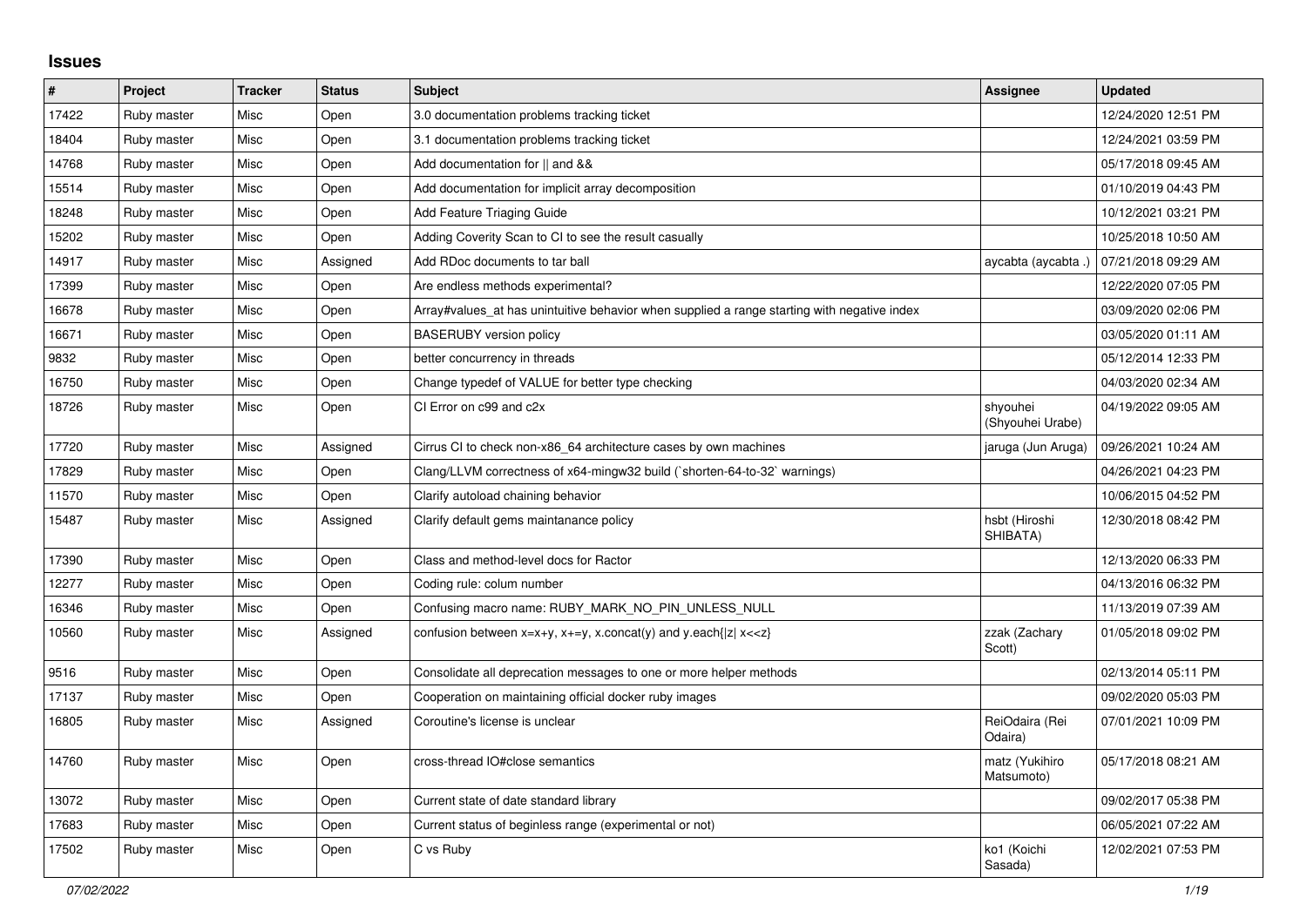| #     | Project     | <b>Tracker</b> | <b>Status</b> | <b>Subject</b>                                                                                                                       | <b>Assignee</b>                 | <b>Updated</b>      |
|-------|-------------|----------------|---------------|--------------------------------------------------------------------------------------------------------------------------------------|---------------------------------|---------------------|
| 15418 | Ruby master | Misc           | Open          | Date.parse('2018')                                                                                                                   |                                 | 12/15/2018 09:17 PM |
| 9136  | Ruby master | Misc           | Assigned      | Deprecated Enumerator.new(object, method) bad for BasicObject                                                                        | zzak (Zachary<br>Scott)         | 11/23/2013 03:58 AM |
| 16630 | Ruby master | Misc           | Assigned      | Deprecate pub/ruby/*snapshot* and use pub/ruby/snapshot/* instead                                                                    | matz (Yukihiro<br>Matsumoto)    | 02/27/2020 09:52 AM |
| 18836 | Ruby master | Misc           | Open          | DevMeeting-2022-07-21                                                                                                                |                                 | 06/30/2022 03:26 AM |
| 16130 | Ruby master | Misc           | Open          | [Discussion / Ideas] Finding a good name for the concept of/behind guilds - primarily the NAME                                       |                                 | 08/27/2019 04:00 PM |
| 16803 | Ruby master | Misc           | Open          | Discussion: those internal macros reside in public API headers                                                                       |                                 | 05/14/2020 12:27 PM |
| 13497 | Ruby master | Misc           | Open          | Docs, code samples, Ripper example                                                                                                   |                                 | 04/23/2017 04:27 AM |
| 15224 | Ruby master | Misc           | Open          | [DOCs] Minor inconsistency in class Array #initialize_copy -<br>https://ruby-doc.org/core-2.5.1/Array.html#method-i-initialize_copy  |                                 | 10/13/2018 02:26 PM |
| 12595 | Ruby master | Misc           | Open          | Documentation                                                                                                                        |                                 | 07/18/2016 04:39 PM |
| 14673 | Ruby master | Misc           | Open          | Documentation for `Array#drop` / `drop_while` unclear in regard to modification                                                      |                                 | 04/10/2018 09:51 AM |
| 15249 | Ruby master | Misc           | Open          | Documentation for attr accessor and attr reader should be corrected                                                                  |                                 | 10/23/2018 08:09 PM |
| 15654 | Ruby master | Misc           | Open          | Documentation for Complex is wrong or misleading                                                                                     |                                 | 03/11/2019 11:55 AM |
| 13622 | Ruby master | Misc           | Assigned      | Documentation missing                                                                                                                | stomar (Marcus<br>Stollsteimer) | 06/03/2017 07:27 AM |
| 16659 | Ruby master | Misc           | Open          | Documentation on Regexp missing for absence pattern (?~pat)                                                                          |                                 | 02/27/2020 04:16 PM |
| 11783 | Ruby master | Misc           | Open          | Do you have any idea if you have a budgets?                                                                                          |                                 | 05/16/2019 09:06 PM |
| 15510 | Ruby master | Misc           | Open          | Easter egg in Thread.handle_interrupt                                                                                                |                                 | 01/05/2019 11:53 PM |
| 17637 | Ruby master | Misc           | Open          | Endless ranges with `nil` boundary weird behavior                                                                                    |                                 | 02/19/2021 07:57 AM |
| 16235 | Ruby master | Misc           | Open          | ENV assoc spec test does not test invalid name                                                                                       |                                 | 10/05/2019 10:53 PM |
| 10424 | Ruby master | Misc           | Open          | Error message when sorting NaN                                                                                                       |                                 | 10/25/2014 02:13 PM |
| 17174 | Ruby master | Misc           | Open          | 'Error relocating, symbol not found" error when compiling a native extension on Alpine with Ruby<br>$>=2.4$                          |                                 | 10/06/2020 11:19 AM |
| 11355 | Ruby master | Misc           | Open          | Exceptions inheriting from Timeout:: Error should behave the same way                                                                |                                 | 07/15/2015 04:59 PM |
| 18891 | Ruby master | Misc           | Open          | Expand tabs in C code                                                                                                                |                                 | 07/02/2022 05:57 AM |
| 15806 | Ruby master | Misc           | Assigned      | Explicitly initialise encodings on init to remove branches on encoding lookup                                                        | nobu (Nobuyoshi<br>Nakada)      | 08/29/2019 04:29 AM |
| 13209 | Ruby master | Misc           | Open          | fact.rb in ruby/sample variations                                                                                                    |                                 | 02/14/2017 12:10 AM |
| 18082 | Ruby master | Misc           | Open          | FileUtils.remove_entry_secure has inconsistent document                                                                              |                                 | 08/17/2021 04:26 PM |
| 15136 | Ruby master | Misc           | Open          | Fix - Wparentheses warnings                                                                                                          |                                 | 09/20/2018 09:41 AM |
| 10312 | Ruby master | Misc           | Open          | Give people more control over how the ruby parser sees code and lexical code elements (valid/invalid<br>$-$ toggle options) + macros |                                 | 01/20/2016 05:14 PM |
| 15431 | Ruby master | Misc           | Open          | Hashes and arrays should not require commas to seperate values when using new lines                                                  |                                 | 12/18/2018 11:05 AM |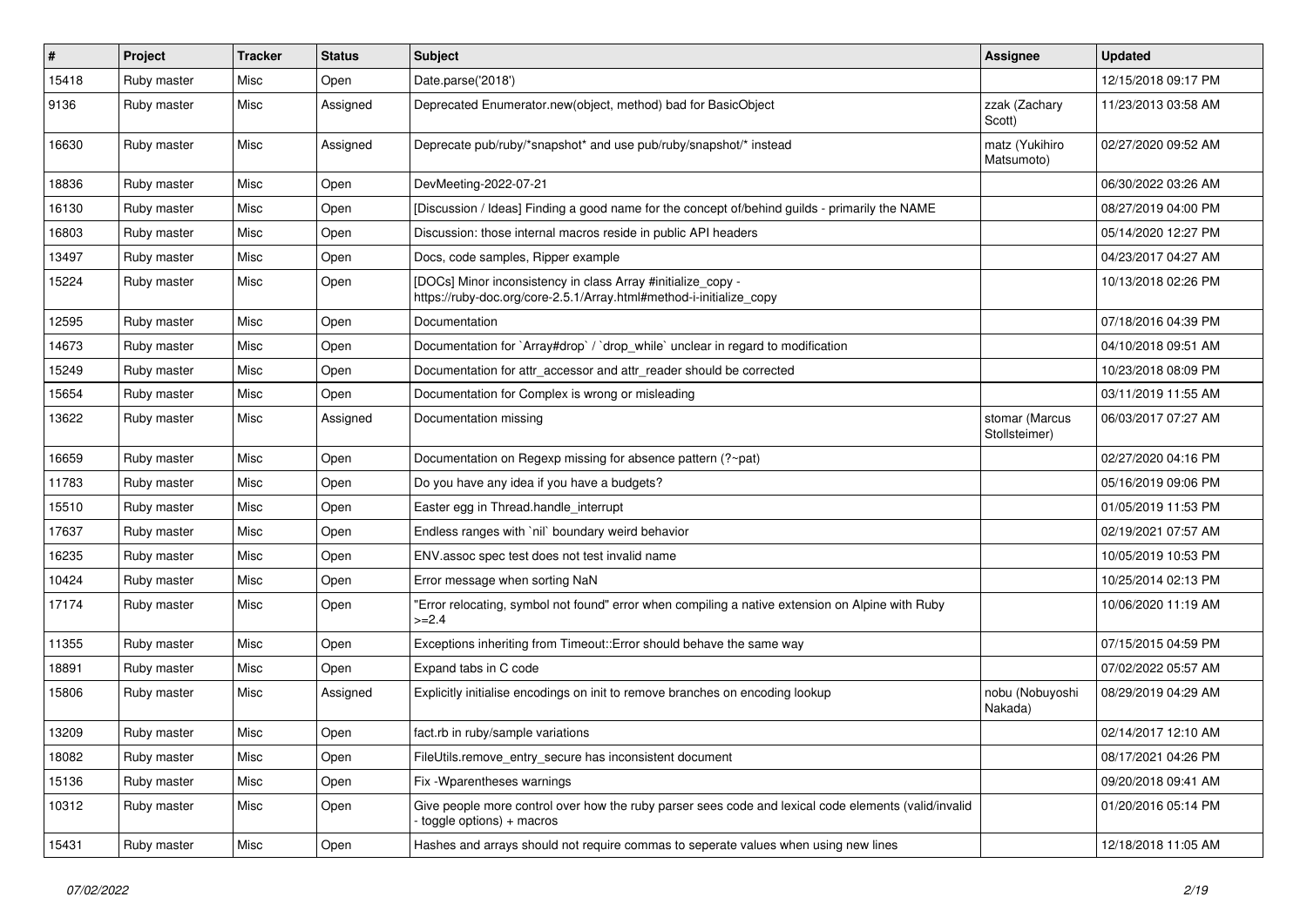| $\pmb{\sharp}$ | <b>Project</b> | <b>Tracker</b> | <b>Status</b> | <b>Subject</b>                                                                                                             | <b>Assignee</b>              | <b>Updated</b>      |
|----------------|----------------|----------------|---------------|----------------------------------------------------------------------------------------------------------------------------|------------------------------|---------------------|
| 16436          | Ruby master    | Misc           | Open          | hash missing #last method, make it not so consistent (it has #first)                                                       |                              | 01/06/2021 09:47 AM |
| 17199          | Ruby master    | Misc           | Open          | id outputed by inspect and to_s output does not allow to find actual object_id and vice-versa                              |                              | 10/20/2020 09:35 PM |
| 15744          | Ruby master    | Misc           | Open          | Improvement needed to documentation of 'Literals'                                                                          |                              | 06/24/2019 02:27 AM |
| 16512          | Ruby master    | Misc           | Assigned      | Improving `www.ruby-lang.org` reference by merging with `rubyreferences.github.io`                                         | zverok (Victor<br>Shepelev)  | 02/01/2022 12:28 PM |
| 12751          | Ruby master    | Misc           | Open          | Incompatibility of Ruby 3                                                                                                  |                              | 09/14/2016 12:48 PM |
| 10513          | Ruby master    | Misc           | Open          | instance eval yields the receiver, but is documented to yield no arguments                                                 | zzak (Zachary<br>Scott)      | 11/14/2014 10:29 PM |
| 18725          | Ruby master    | Misc           | Open          | IO#write and IO#wait writable block for write pipe if read pipe is closed in other thread on OpenBSD                       |                              | 04/13/2022 11:20 PM |
| 16160          | Ruby master    | Misc           | Open          | Lazy init thread local storage                                                                                             |                              | 09/22/2019 01:55 AM |
| 15007          | Ruby master    | Misc           | Open          | Let all Init_xxx and extension APIs frequently called from init code paths be considered cold                              | naruse (Yui<br>NARUSE)       | 12/06/2018 11:05 AM |
| 16124          | Ruby master    | Misc           | Assigned      | Let the transient heap belong to objspace                                                                                  | ko1 (Koichi<br>Sasada)       | 11/18/2019 08:48 AM |
| 14770          | Ruby master    | Misc           | Open          | [META] DevelopersMeeting                                                                                                   |                              | 05/17/2018 12:28 PM |
| 18888          | Ruby master    | Misc           | Open          | Migrate ruby-lang.org mail services to Google Domains and Google Workspace                                                 |                              | 06/30/2022 09:14 PM |
| 16267          | Ruby master    | Misc           | Open          | MinGW CI - add to Actions?                                                                                                 |                              | 10/21/2019 01:10 AM |
| 16114          | Ruby master    | Misc           | Open          | Naming of "beginless range"                                                                                                |                              | 10/08/2019 03:06 PM |
| 13634          | Ruby master    | Misc           | Open          | NilClass is lying about respond_to?(:clone)                                                                                |                              | 06/06/2017 08:27 AM |
| 10791          | Ruby master    | Misc           | Assigned      | [PATCH 1/1] Remove unnecessary passing value from doc for Observable                                                       |                              | 08/10/2018 10:51 AM |
| 10628          | Ruby master    | Misc           | Open          | Peformance of URI module                                                                                                   | naruse (Yui<br>NARUSE)       | 12/26/2014 04:08 PM |
| 17586          | Ruby master    | Misc           | Open          | Please run Windows CI in all std-lib repos                                                                                 |                              | 01/28/2021 02:34 PM |
| 16487          | Ruby master    | Misc           | Open          | Potential for SIMD usage in ruby-core                                                                                      |                              | 01/16/2020 05:25 AM |
| 17565          | Ruby master    | Misc           | Open          | Prefer use of access(2) in rb_file_load_ok() to check for existence of require'd files                                     |                              | 01/21/2021 08:52 PM |
| 18150          | Ruby master    | Misc           | Open          | Proposal: Deprecate leading zero syntax to declare octals, since it's extremely confusing (and Python<br>3 removed it too) |                              | 09/04/2021 03:21 AM |
| 13804          | Ruby master    | Misc           | Open          | Protected methods cannot be overridden                                                                                     |                              | 08/10/2017 09:41 PM |
| 18761          | Ruby master    | Misc           | Open          | provide an example wasm project                                                                                            | katei (Yuta Saito)           | 05/23/2022 11:01 AM |
| 18420          | Ruby master    | Misc           | Open          | Question about how to handle IO.pipe reader and writer when forking                                                        |                              | 12/22/2021 12:04 AM |
| 14692          | Ruby master    | Misc           | Open          | Question: Ruby stdlib's Option Parser                                                                                      | nobu (Nobuyoshi<br>Nakada)   | 04/22/2018 05:53 AM |
| 17053          | Ruby master    | Misc           | Open          | RDoc for Hash Keys                                                                                                         |                              | 07/28/2020 01:21 AM |
| 17376          | Ruby master    | Misc           | Assigned      | Reduce number of GitHub Actions                                                                                            | shyouhei<br>(Shyouhei Urabe) | 12/10/2020 11:50 AM |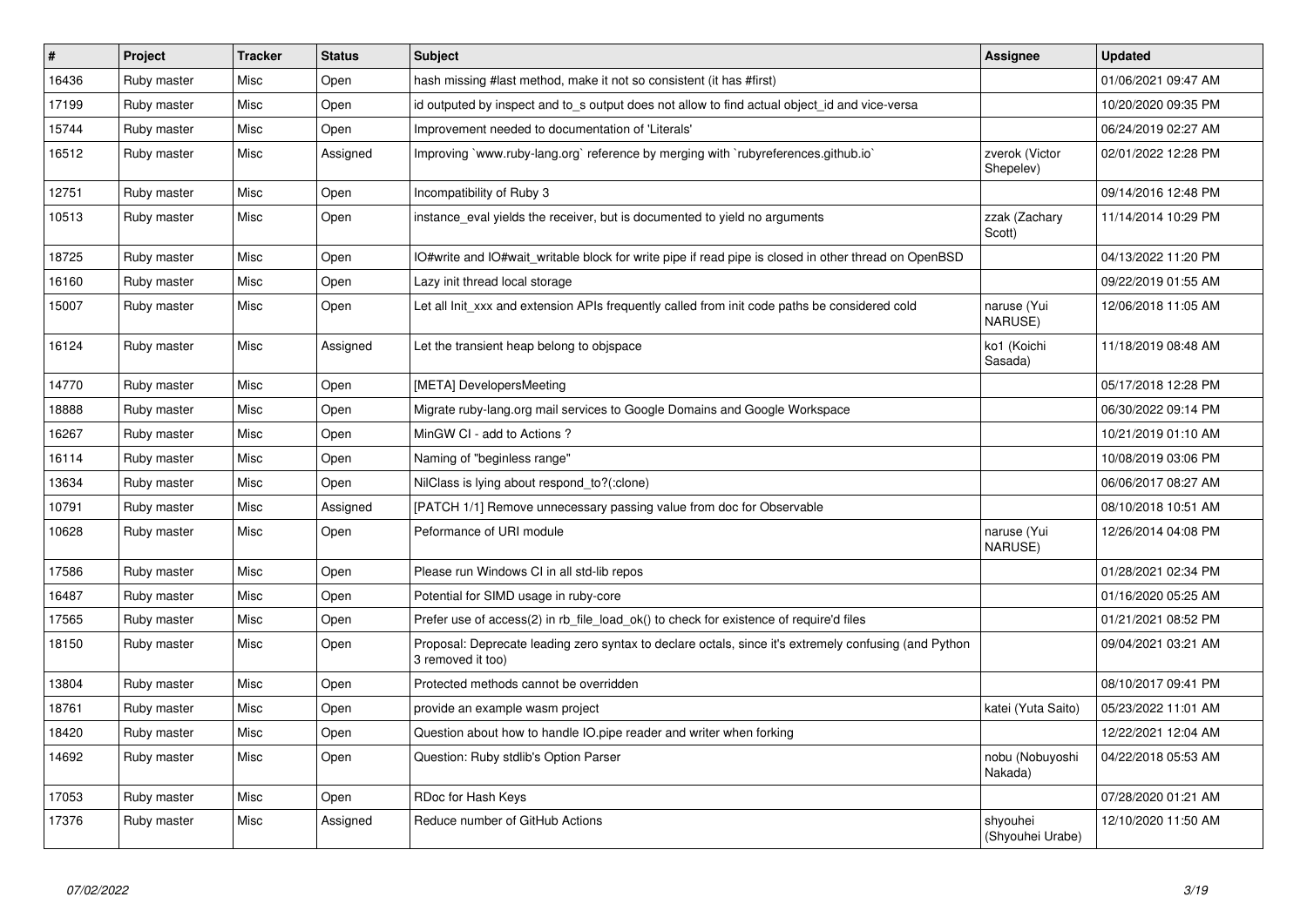| $\vert$ # | Project     | <b>Tracker</b> | <b>Status</b> | <b>Subject</b>                                                                                                                                        | Assignee                      | <b>Updated</b>      |
|-----------|-------------|----------------|---------------|-------------------------------------------------------------------------------------------------------------------------------------------------------|-------------------------------|---------------------|
| 15802     | Ruby master | Misc           | Open          | Reduce the minimum string buffer size from 127 to 63 bytes                                                                                            | ko1 (Koichi<br>Sasada)        | 07/30/2019 04:04 AM |
| 18371     | Ruby master | Misc           | Assigned      | Release branches (release information in general)                                                                                                     | naruse (Yui<br><b>NARUSE)</b> | 03/23/2022 10:32 PM |
| 10541     | Ruby master | Misc           | Open          | Remove shorthand string interpolation syntax                                                                                                          | matz (Yukihiro<br>Matsumoto)  | 10/08/2015 05:44 PM |
| 16747     | Ruby master | Misc           | Assigned      | Repository reorganization request                                                                                                                     | nobu (Nobuyoshi<br>Nakada)    | 05/22/2020 01:30 PM |
| 11295     | Ruby master | Misc           | Open          | Request for comments about error messages                                                                                                             |                               | 10/22/2015 09:12 AM |
| 16895     | Ruby master | Misc           | Open          | Request for cooperation: Try your applications/libraries with master branch and debug options                                                         |                               | 05/15/2020 11:51 PM |
| 13968     | Ruby master | Misc           | Open          | [Ruby 3.x perhaps] - A (minimal?) static variant of ruby                                                                                              |                               | 01/14/2018 03:24 PM |
| 14149     | Ruby master | Misc           | Open          | Ruby Birthday Thread - 25th years anniversary                                                                                                         |                               | 12/02/2017 01:40 AM |
| 16408     | Ruby master | Misc           | Open          | Ruby docs list incorrect method signatures for PTY::getpty/PTY::spawn                                                                                 |                               | 12/12/2019 05:12 PM |
| 16629     | Ruby master | Misc           | Open          | ruby-loco now built & saved on GitHub, both mingw & mswin builds                                                                                      |                               | 02/12/2020 01:53 PM |
| 15402     | Ruby master | Misc           | Open          | Shrinking excess retained memory of container types on promotion to uncollectible                                                                     |                               | 12/11/2018 08:43 PM |
| 18068     | Ruby master | Misc           | Open          | Silence LoadError only if it is for rubygems itself                                                                                                   | hsbt (Hiroshi<br>SHIBATA)     | 08/08/2021 02:21 PM |
| 17815     | Ruby master | Misc           | Open          | Snapcraft Ruby plugin                                                                                                                                 |                               | 04/20/2021 07:59 PM |
| 16025     | Ruby master | Misc           | Assigned      | 'st check for sizeof st index t' declared as array with a negative size (emscripten)                                                                  | nobu (Nobuyoshi<br>Nakada)    | 07/30/2019 11:20 AM |
| 10783     | Ruby master | Misc           | Open          | String#concat has an "appending" behavior                                                                                                             |                               | 08/08/2018 03:08 AM |
| 17591     | Ruby master | Misc           | Open          | Test frameworks and REPLs do not show deprecation warnings by default                                                                                 |                               | 02/17/2021 09:06 AM |
| 17662     | Ruby master | Misc           | Assigned      | The heredoc pattern used in tests does not syntax highlight correctly in many editors                                                                 | nobu (Nobuyoshi<br>Nakada)    | 06/30/2021 12:54 PM |
| 13787     | Ruby master | Misc           | Open          | The path to Ruby 3.x - would it be useful to have a separate thread here at the tracker, for discussions<br>and issues and ideas related to ruby 3.x? |                               | 08/08/2017 08:29 AM |
| 14735     | Ruby master | Misc           | Open          | thread-safe operations in a hash could be documented                                                                                                  |                               | 05/04/2018 01:09 PM |
| 18840     | Ruby master | Misc           | Open          | Top-level #using and other methods docs                                                                                                               |                               | 06/18/2022 07:12 PM |
| 15568     | Ruby master | Misc           | Open          | TracePoint(:raise)#parameters raises RuntimeError                                                                                                     |                               | 01/27/2019 12:02 AM |
| 12911     | Ruby master | Misc           | Assigned      | Translate docs                                                                                                                                        |                               | 11/24/2021 04:52 AM |
| 17154     | Ruby master | Misc           | Open          | Update Pathname Documentation to Clarify Expected Behavior                                                                                            | akr (Akira Tanaka)            | 09/05/2020 01:18 PM |
| 17309     | Ruby master | Misc           | Open          | URI escape being deprecated, yet there is no replacement                                                                                              |                               | 11/11/2020 12:52 AM |
| 17569     | Ruby master | Misc           | Open          | 'uri' lib maintainership                                                                                                                              | akr (Akira Tanaka)            | 01/23/2021 10:42 AM |
| 16507     | Ruby master | Misc           | Open          | =~ vs include? or match?                                                                                                                              |                               | 01/12/2020 11:27 PM |
| 9724      | Ruby master | Misc           | Open          | Warnings in Ruby: allow per-file directives to i.e. suppress warnings                                                                                 |                               | 04/10/2014 06:21 PM |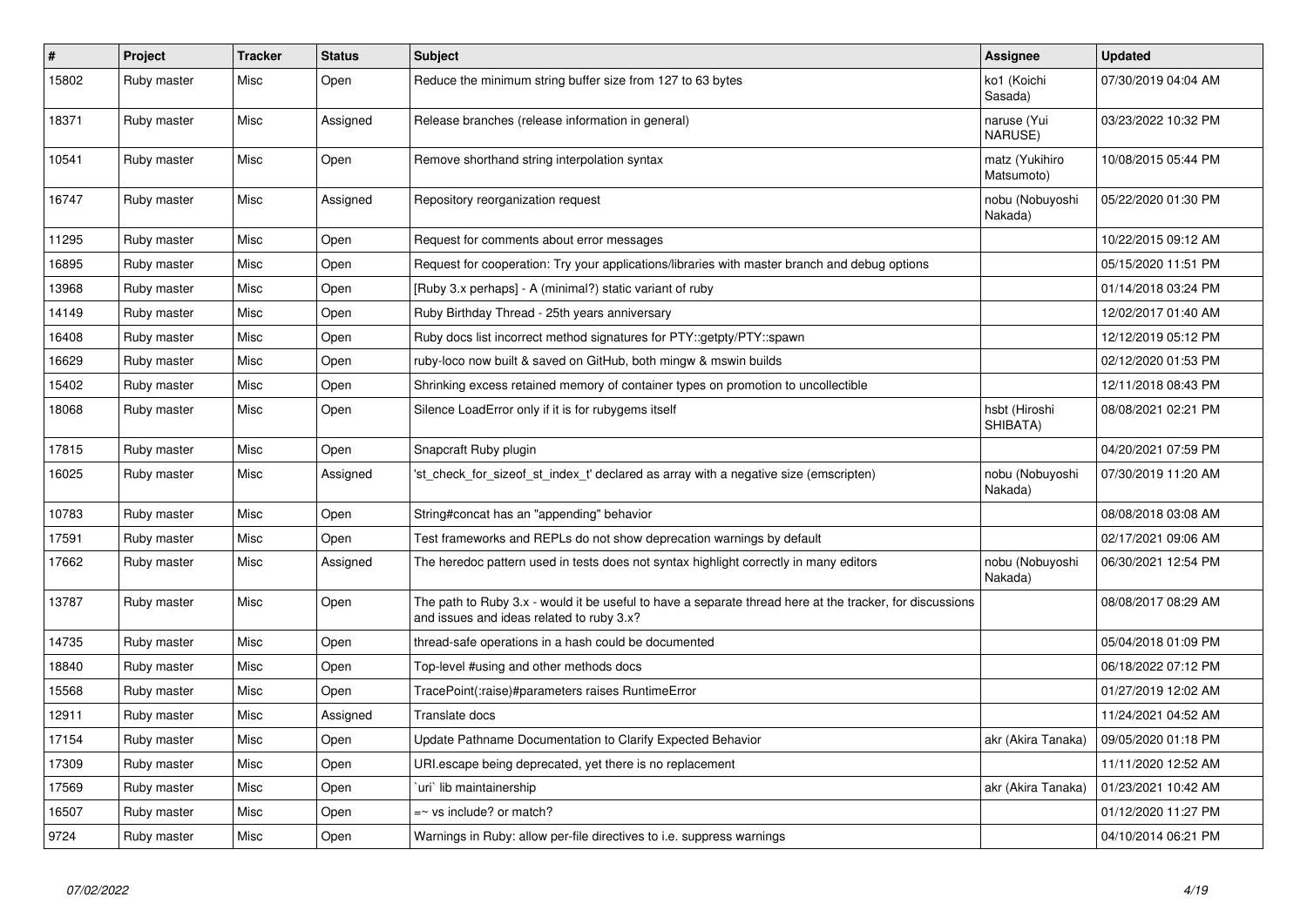| $\vert$ # | Project            | <b>Tracker</b> | <b>Status</b> | Subject                                                                                                                                     | Assignee                               | <b>Updated</b>      |
|-----------|--------------------|----------------|---------------|---------------------------------------------------------------------------------------------------------------------------------------------|----------------------------------------|---------------------|
| 16188     | Ruby master        | Misc           | Open          | What are the performance implications of the new keyword arguments in 2.7 and 3.0?                                                          | jeremyevans0<br>(Jeremy Evans)         | 11/27/2019 04:45 PM |
| 14190     | Ruby master        | Misc           | Open          | What are the semantics of \$SAFE?                                                                                                           |                                        | 12/15/2017 10:28 PM |
| 16157     | Ruby master        | Misc           | Open          | What is the correct and *portable* way to do generic delegation?                                                                            |                                        | 10/15/2019 04:28 PM |
| 18352     | Ruby master        | Misc           | Open          | What is the Hash#grep expected?                                                                                                             |                                        | 11/28/2021 10:39 PM |
| 16396     | Ruby master        | Misc           | Open          | What is the reason for this behaviour of Find.find?                                                                                         |                                        | 12/09/2019 02:51 PM |
| 18587     | Ruby master        | Misc           | Open          | What was the reason behind Ruby choosing SipHash for Hash?                                                                                  |                                        | 02/17/2022 12:02 AM |
| 14825     | Ruby master        | Misc           | Open          | When redefining 'attr_xx' methods the visibility becomes 'public'                                                                           |                                        | 06/05/2018 05:57 AM |
| 16464     | Ruby master        | Misc           | Open          | Which core objects should support deconstruct/deconstruct_keys?                                                                             |                                        | 12/30/2019 07:54 AM |
| 10983     | Ruby master        | Misc           | Open          | Why blocks make Ruby methods 439% slower?                                                                                                   |                                        | 11/10/2015 06:21 AM |
| 14037     | Ruby master        | Misc           | Open          | Writing doxygen document comments to static functions                                                                                       |                                        | 10/21/2017 07:48 AM |
| 15166     | Ruby master        | Feature        | Assigned      | 2.5 times faster implementation than current gcd implmentation                                                                              | watson1978<br>(Shizuo Fujita)          | 04/26/2019 09:12 PM |
| 18332     | Ruby master        | Feature        | Open          | a ? b                                                                                                                                       |                                        | 12/29/2021 04:38 AM |
| 12272     | Ruby master        | Feature        | Open          | Accepting HTML entity name in string literal                                                                                                |                                        | 04/13/2016 05:16 AM |
| 12247     | Ruby master        | Feature        | Open          | accept multiple arguments at Array#delete                                                                                                   |                                        | 04/04/2016 10:16 PM |
| 9347      | Ruby master        | Feature        | Open          | Accept non callable argument to detect                                                                                                      | marcandre<br>(Marc-Andre<br>Lafortune) | 01/05/2018 09:00 PM |
| 16381     | Ruby master        | Feature        | Open          | Accept resolv_timeout in Net::HTTP                                                                                                          |                                        | 11/29/2019 04:38 PM |
| 9992      | Ruby master        | Feature        | Open          | Access Modifiers (Internal Interfaces)                                                                                                      |                                        | 12/18/2017 03:04 PM |
| 12867     | Ruby master        | Feature        | Open          | Add ability to check validity of a URL                                                                                                      |                                        | 12/23/2021 11:43 PM |
| 18812     | Ruby master        | Feature        | Open          | Add ability to trace exit locations for YJIT                                                                                                |                                        | 06/01/2022 02:42 PM |
| 17834     | Ruby master        | Feature        | Open          | Add a Bytes and BytesArray class that implement memoryview                                                                                  |                                        | 05/06/2021 02:22 PM |
| 18168     | Ruby master        | Feature        | Open          | Add ActiveSupport deep_transform_values to Ruby                                                                                             |                                        | 09/15/2021 05:29 AM |
| 8042      | Ruby master        | Feature        | Assigned      | Add Addrinfo#socket to create a socket that is not connected or bound                                                                       | matz (Yukihiro<br>Matsumoto)           | 12/25/2017 06:15 PM |
| 17155     | Ruby master        | Feature        | Open          | Add a Diggable mixin                                                                                                                        |                                        | 09/05/2020 02:08 PM |
| 14758     | Ruby master        | Feature        | Open          | Add a first-class support for isolated bounded packages / modules / contexts                                                                |                                        | 05/18/2018 09:13 AM |
| 17942     | <b>Ruby master</b> | Feature        | Open          | Add a `initialize(public @a, private @b)` shortcut syntax for defining public/private accessors for<br>instance vars as part of constructor |                                        | 12/13/2021 12:43 AM |
| 9185      | Ruby master        | Feature        | Open          | Add alias class method or class alias functionality                                                                                         |                                        | 01/05/2018 09:00 PM |
| 15541     | Ruby master        | Feature        | Open          | Add alias symbolize_keys for symbolize_names kwarg for JSON.parse                                                                           |                                        | 01/15/2020 07:00 PM |
| 11181     | Ruby master        | Feature        | Open          | Add a line directive to Ruby                                                                                                                | matz (Yukihiro<br>Matsumoto)           | 01/26/2016 02:04 AM |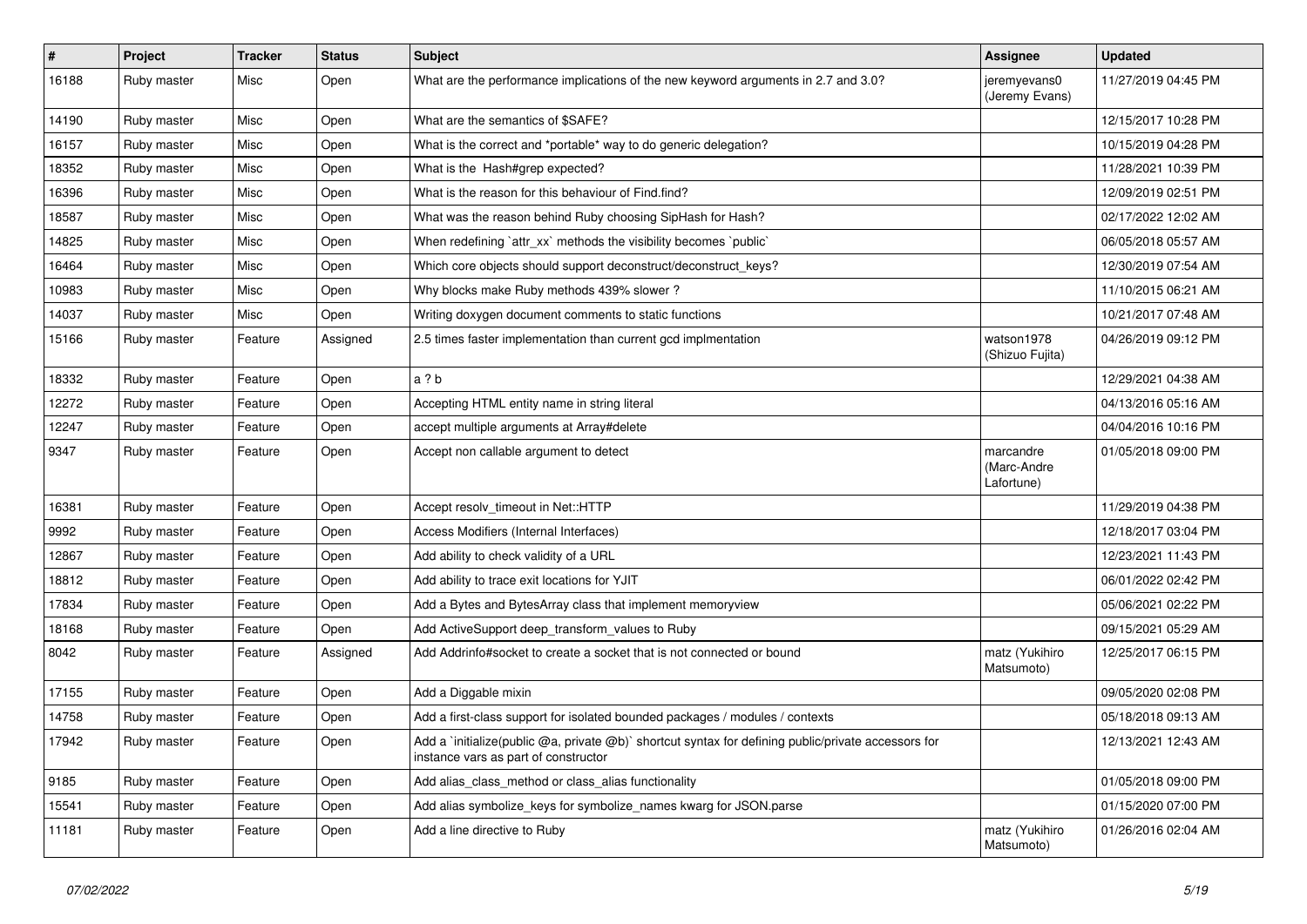| $\pmb{\#}$ | Project     | <b>Tracker</b> | <b>Status</b> | Subject                                                                                | <b>Assignee</b>              | <b>Updated</b>      |
|------------|-------------|----------------|---------------|----------------------------------------------------------------------------------------|------------------------------|---------------------|
| 7704       | Ruby master | Feature        | Open          | Add a list of enabled (experimental) language features.                                | matz (Yukihiro<br>Matsumoto) | 12/25/2017 06:15 PM |
| 15446      | Ruby master | Feature        | Open          | Add a method `String#each_match` to the Ruby core                                      |                              | 02/06/2019 08:00 AM |
| 13395      | Ruby master | Feature        | Open          | Add a method to check for not nil                                                      |                              | 09/30/2017 12:53 PM |
| 6682       | Ruby master | Feature        | Assigned      | Add a method to return an instance attached by a singleton class                       | shyouhei<br>(Shyouhei Urabe) | 12/25/2017 06:15 PM |
| 16761      | Ruby master | Feature        | Open          | Add an API to move the entire heap, as to make testing GC.compact compatibility easier |                              | 05/07/2020 04:03 PM |
| 16665      | Ruby master | Feature        | Open          | Add an Array#except_index method                                                       |                              | 03/15/2020 03:37 PM |
| 18762      | Ruby master | Feature        | Open          | Add an Array#undigits that compliments Integer#digits                                  |                              | 05/03/2022 08:08 PM |
| 13820      | Ruby master | Feature        | Open          | Add a nil coalescing operator                                                          |                              | 03/16/2021 03:34 PM |
| 6973       | Ruby master | Feature        | Assigned      | Add an #integral? method to Numeric to test for whole-number values                    | mrkn (Kenta<br>Murata)       | 12/25/2017 06:15 PM |
| 16946      | Ruby master | Feature        | Open          | Add an `intersperse` method                                                            |                              | 06/11/2020 01:47 AM |
| 18275      | Ruby master | Feature        | Open          | Add an option to define_method to not capture the surrounding environment              | ko1 (Koichi<br>Sasada)       | 12/03/2021 02:34 PM |
| 6309       | Ruby master | Feature        | Assigned      | Add a reference queue for weak references                                              | matz (Yukihiro<br>Matsumoto) | 08/23/2020 09:07 PM |
| 16913      | Ruby master | Feature        | Open          | Add `ARGF#each_io`                                                                     |                              | 05/25/2020 11:33 PM |
| 8626       | Ruby master | Feature        | Open          | Add a Set coercion method to the standard lib: Set(possible set)                       |                              | 12/23/2021 11:43 PM |
| 16012      | Ruby master | Feature        | Assigned      | Add a (small) test-install suite?                                                      | hsbt (Hiroshi<br>SHIBATA)    | 07/30/2019 08:13 AM |
| 18004      | Ruby master | Feature        | Open          | Add Async to the stdlib                                                                |                              | 11/26/2021 06:01 AM |
| 16244      | Ruby master | Feature        | Open          | Add a Time#before? and Time#after? method                                              |                              | 12/15/2019 12:59 AM |
| 18228      | Ruby master | Feature        | Open          | Add a 'timeout' option to 'IO.copy_stream'                                             |                              | 10/01/2021 05:10 AM |
| 18594      | Ruby master | Feature        | Open          | Add a #to_h method on URI::Generic                                                     |                              | 03/31/2022 01:18 PM |
| 12455      | Ruby master | Feature        | Open          | Add a way for class String to determine whether it has only numbers / digits or not    |                              | 07/20/2016 03:13 AM |
| 16018      | Ruby master | Feature        | Open          | Add a way to deprecate methods                                                         |                              | 09/02/2019 06:24 AM |
| 15222      | Ruby master | Feature        | Open          | Add a way to distinguish between Struct classes with and without keyword initializer   |                              | 10/11/2018 01:16 PM |
| 12244      | Ruby master | Feature        | Open          | Add a way to `integer - integer % num`                                                 | matz (Yukihiro<br>Matsumoto) | 05/17/2016 06:05 AM |
| 16150      | Ruby master | Feature        | Open          | Add a way to request a frozen string from to_s                                         |                              | 06/03/2022 04:42 PM |
| 11148      | Ruby master | Feature        | Open          | Add a way to require files, but not raise an exception when the file isn't found       |                              | 05/13/2015 05:57 PM |
| 18593      | Ruby master | Feature        | Open          | Add back URI.escape                                                                    |                              | 02/18/2022 07:45 PM |
| 12802      | Ruby master | Feature        | Open          | Add BLAKE2 support to Digest                                                           |                              | 09/02/2019 05:58 AM |
| 14066      | Ruby master | Feature        | Assigned      | Add CAA DNS RR on Resolv                                                               | akr (Akira Tanaka)           | 11/10/2017 06:50 AM |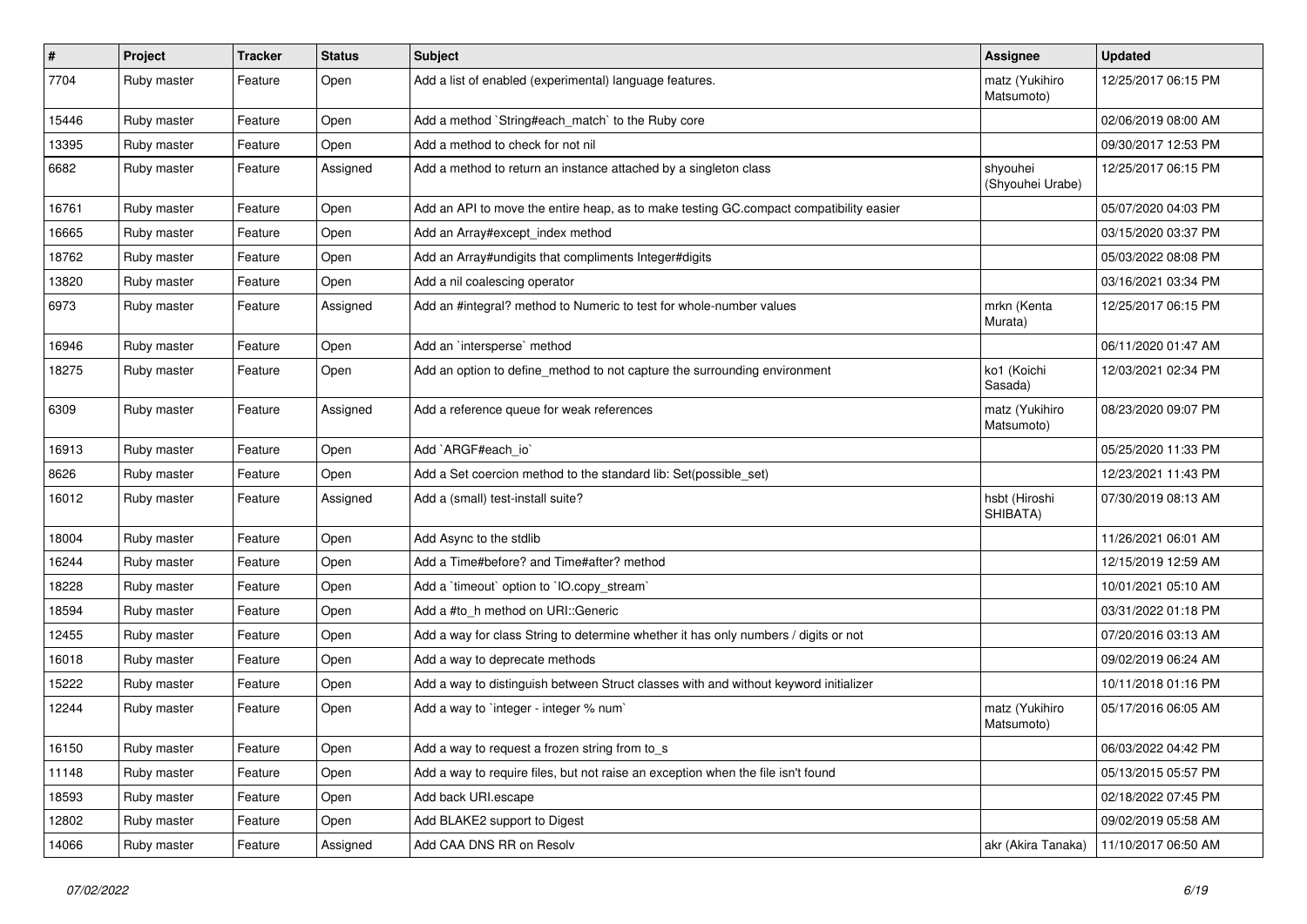| $\vert$ # | <b>Project</b> | <b>Tracker</b> | <b>Status</b> | <b>Subject</b>                                                                             | <b>Assignee</b>                      | <b>Updated</b>      |
|-----------|----------------|----------------|---------------|--------------------------------------------------------------------------------------------|--------------------------------------|---------------------|
| 16282     | Ruby master    | Feature        | Open          | Add "call data" wrapper IMEMO object so inline cache can be updated                        |                                      | 10/29/2019 12:13 AM |
| 11373     | Ruby master    | Feature        | Open          | Add command line option to query valid values for --dump                                   |                                      | 07/27/2021 11:09 AM |
| 13263     | Ruby master    | Feature        | Open          | Add companion integer nth-root method to recent Integer#isgrt                              |                                      | 04/05/2017 12:49 AM |
| 15393     | Ruby master    | Feature        | Open          | Add compilation flags to freeze Array and Hash literals                                    |                                      | 01/15/2019 12:15 AM |
| 17496     | Ruby master    | Feature        | Open          | Add constant Math::TAU                                                                     |                                      | 01/13/2021 05:47 AM |
| 18146     | Ruby master    | Feature        | Open          | Add `delete_prefix` and `delete_suffix` to `Pathname`                                      |                                      | 09/03/2021 04:59 AM |
| 14618     | Ruby master    | Feature        | Open          | Add display width method to String for CLI                                                 |                                      | 03/21/2018 04:00 AM |
| 16937     | Ruby master    | Feature        | Assigned      | Add DNS over HTTP to Resolv                                                                | akr (Akira Tanaka)                   | 12/10/2020 09:15 AM |
| 15590     | Ruby master    | Feature        | Open          | Add dups to Array to find duplicates                                                       |                                      | 02/08/2019 10:00 AM |
| 11577     | Ruby master    | Feature        | Open          | Add encodeURIComponent compatible API for URI                                              |                                      | 10/09/2015 01:40 PM |
| 14077     | Ruby master    | Feature        | Open          | Add Encoding::FILESYSTEM and Encoding::LOCALE constants                                    |                                      | 11/03/2017 09:31 PM |
| 5970      | Ruby master    | Feature        | Assigned      | Add Enumerable#join with same semantics as Array#join                                      | matz (Yukihiro<br>Matsumoto)         | 12/25/2017 06:15 PM |
| 14399     | Ruby master    | Feature        | Open          | Add Enumerable#product                                                                     |                                      | 08/11/2019 09:34 PM |
| 14593     | Ruby master    | Feature        | Open          | Add `Enumerator#concat`                                                                    |                                      | 03/08/2018 09:15 PM |
| 16833     | Ruby master    | Feature        | Open          | Add Enumerator#empty?                                                                      |                                      | 05/06/2020 07:55 PM |
| 18438     | Ruby master    | Feature        | Open          | Add `Exception#additional_message` to show additional error information                    |                                      | 02/07/2022 02:55 AM |
| 8960      | Ruby master    | Feature        | Assigned      | Add Exception#backtrace locations                                                          | ko1 (Koichi<br>Sasada)               | 11/25/2016 02:15 PM |
| 18564     | Ruby master    | Feature        | Open          | Add Exception#detailed_message                                                             | mame (Yusuke<br>Endoh)               | 02/01/2022 08:06 PM |
| 13696     | Ruby master    | Feature        | Open          | Add exchange and noreplace options to File.rename                                          | Glass_saga<br>(Masaki<br>Matsushita) | 12/01/2017 04:34 PM |
| 14092     | Ruby master    | Feature        | Open          | Add extension key argument to Tempfile                                                     |                                      | 11/08/2017 06:47 PM |
| 13893     | Ruby master    | Feature        | Open          | Add Fiber#[] and Fiber#[]= and restore Thread#[] and Thread#[]= to their original behavior |                                      | 08/14/2020 01:48 AM |
| 11583     | Ruby master    | Feature        | Open          | Add File#unlink                                                                            |                                      | 10/12/2015 05:40 AM |
| 17165     | Ruby master    | Feature        | Open          | Add `filter` and `flatten` keywords to `Enumerable#map`                                    |                                      | 09/13/2020 09:41 AM |
| 16929     | Ruby master    | Feature        | Open          | Add GC.start(compact: true)                                                                |                                      | 06/01/2020 03:42 PM |
| 13924     | Ruby master    | Feature        | Open          | Add headings/hints to RubyVM::InstructionSequence#disasm                                   |                                      | 09/20/2017 01:40 PM |
| 9556      | Ruby master    | Feature        | Open          | Add HTTP#get block functionality to HTTP.get                                               |                                      | 02/23/2014 05:53 AM |
| 10481     | Ruby master    | Feature        | Assigned      | Add "if" and "unless" clauses to rescue statements                                         | matz (Yukihiro<br>Matsumoto)         | 01/18/2015 02:46 PM |
| 7362      | Ruby master    | Feature        | Assigned      | Adding Pathname#start with?                                                                | akr (Akira Tanaka)                   | 12/25/2017 06:15 PM |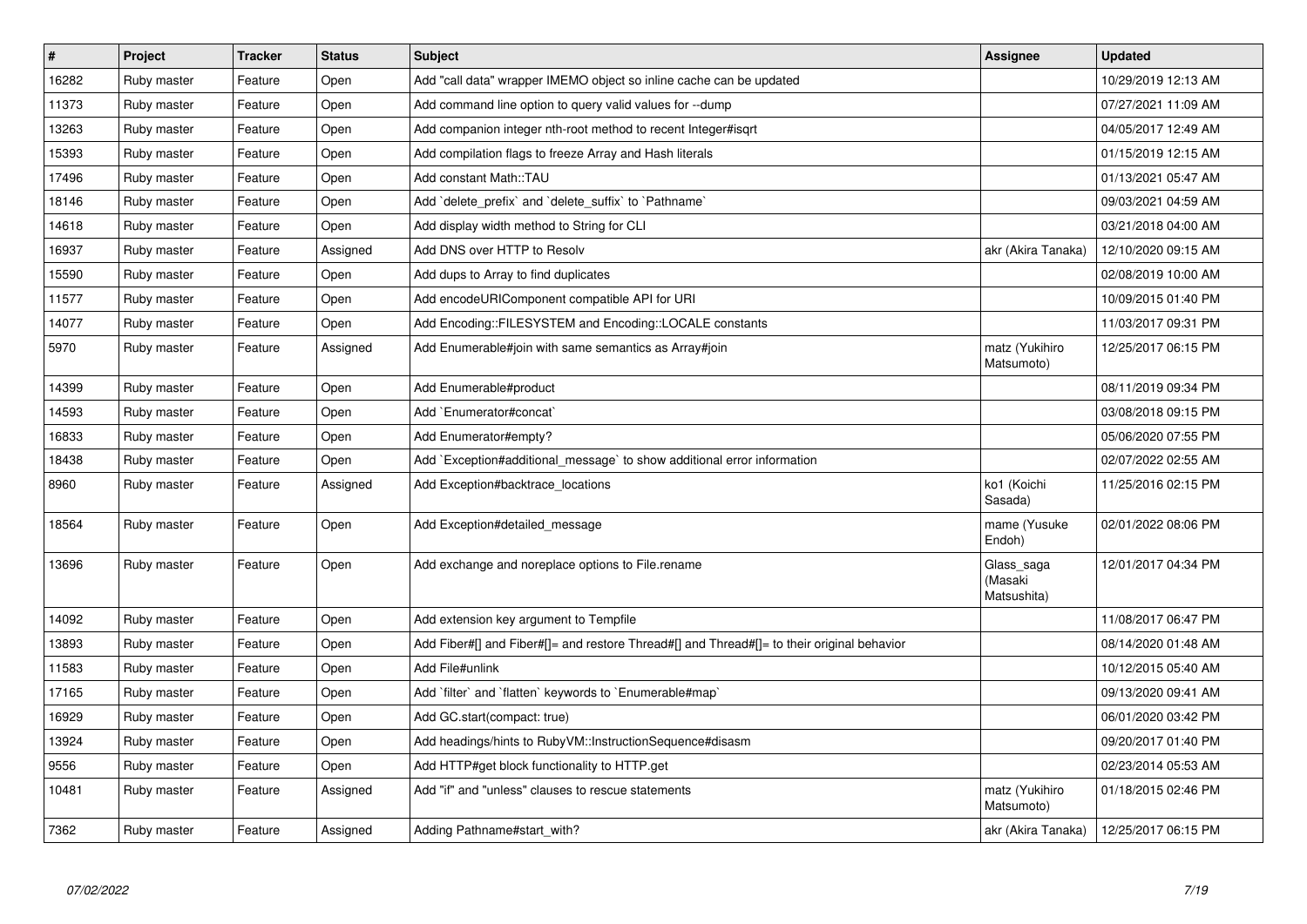| $\pmb{\#}$ | Project     | <b>Tracker</b> | <b>Status</b> | <b>Subject</b>                                                                                                                         | <b>Assignee</b>              | <b>Updated</b>      |
|------------|-------------|----------------|---------------|----------------------------------------------------------------------------------------------------------------------------------------|------------------------------|---------------------|
| 14476      | Ruby master | Feature        | Assigned      | Adding same_all? for checking whether all items in an Array are same                                                                   | mrkn (Kenta<br>Murata)       | 08/28/2020 01:10 PM |
| 14404      | Ruby master | Feature        | Open          | Adding writev support to IO#write_nonblock                                                                                             |                              | 01/29/2018 12:29 AM |
| 10489      | Ruby master | Feature        | Open          | Add inherit method for clearer and multiple inheritance                                                                                | matz (Yukihiro<br>Matsumoto) | 12/10/2020 08:53 AM |
| 18835      | Ruby master | Feature        | Open          | Add InstructionSequence#type method                                                                                                    |                              | 06/16/2022 10:30 PM |
| 17830      | Ruby master | Feature        | Open          | Add Integer#previous and Integer#prev                                                                                                  | matz (Yukihiro<br>Matsumoto) | 04/27/2021 11:35 PM |
| 16245      | Ruby master | Feature        | Open          | Add interfaces to count and measure size all IMEMO objects                                                                             |                              | 10/17/2019 09:16 PM |
| 16757      | Ruby master | Feature        | Open          | Add intersection to Range                                                                                                              |                              | 01/22/2022 07:26 AM |
| 17833      | Ruby master | Feature        | Open          | add IO.readinto(b) where b is a bytes like object that is you can get a memoryview from                                                |                              | 06/30/2021 02:36 PM |
| 17326      | Ruby master | Feature        | Open          | Add Kernel#must! to the standard library                                                                                               |                              | 06/22/2022 04:10 PM |
| 11597      | Ruby master | Feature        | Open          | Add Linux-specific setfsuid(2)/setfsgid(2)                                                                                             |                              | 10/15/2015 10:08 PM |
| 16231      | Ruby master | Feature        | Open          | Add #location to Net::HTTPResponse                                                                                                     |                              | 10/06/2019 11:14 PM |
| 14122      | Ruby master | Feature        | Open          | Add LogicError                                                                                                                         |                              | 06/17/2019 11:47 PM |
| 18179      | Ruby master | Feature        | Open          | Add Math methods to Numeric                                                                                                            |                              | 03/24/2022 02:54 PM |
| 16899      | Ruby master | Feature        | Open          | Add method `Array#both end`                                                                                                            |                              | 05/18/2020 01:44 AM |
| 7876       | Ruby master | Feature        | Open          | Add method for accessing Class from within Singleton Class                                                                             | matz (Yukihiro<br>Matsumoto) | 12/25/2017 06:15 PM |
| 4818       | Ruby master | Feature        | Assigned      | Add method marshalable?                                                                                                                | matz (Yukihiro<br>Matsumoto) | 12/25/2017 06:15 PM |
| 8994       | Ruby master | Feature        | Open          | add methods for Float to get if an NaN is quiet or not, also add class methods for Float to "generate"<br>an quiet NaN and an loud NaN |                              | 10/21/2019 10:38 PM |
| 15571      | Ruby master | Feature        | Open          | Add methods: iroot, root, and roots                                                                                                    |                              | 01/30/2019 06:17 PM |
| 14771      | Ruby master | Feature        | Open          | Add method to create DNS resource from data string                                                                                     |                              | 05/17/2018 10:43 PM |
| 9779       | Ruby master | Feature        | Open          | Add Module#descendents                                                                                                                 |                              | 01/05/2018 09:00 PM |
| 17753      | Ruby master | Feature        | Open          | Add Module#namespace                                                                                                                   |                              | 07/02/2022 05:01 AM |
| 8275       | Ruby master | Feature        | Open          | Add Module#public const get                                                                                                            |                              | 12/23/2021 11:43 PM |
| 18418      | Ruby master | Feature        | Open          | Add Net::HTTP#security_level=                                                                                                          |                              | 12/19/2021 11:58 AM |
| 18675      | Ruby master | Feature        | Open          | Add new exception class for resolv timeouts                                                                                            |                              | 04/01/2022 11:22 PM |
| 17406      | Ruby master | Feature        | Open          | Add `NoMatchingPatternError#depth`                                                                                                     |                              | 12/19/2020 03:18 PM |
| 18809      | Ruby master | Feature        | Open          | Add Numeric#ceildiv                                                                                                                    |                              | 06/21/2022 06:21 PM |
| 9585       | Ruby master | Feature        | Open          | Add Object#in? to make ruby easier to read                                                                                             |                              | 03/15/2014 04:49 PM |
| 8751       | Ruby master | Feature        | Open          | Add offsets to method#source_location                                                                                                  |                              | 12/23/2021 11:43 PM |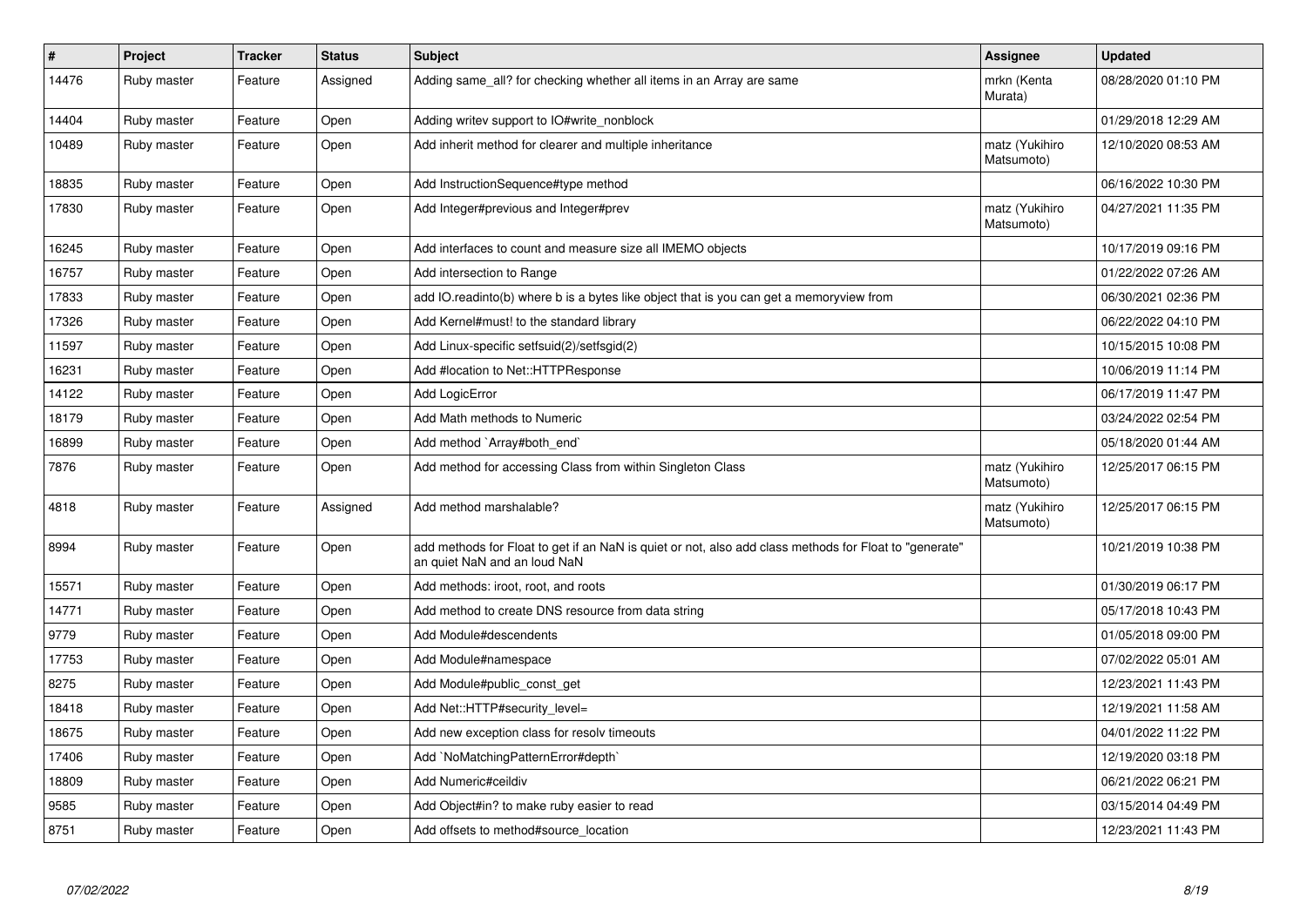| $\vert$ # | Project     | <b>Tracker</b> | <b>Status</b> | <b>Subject</b>                                          | <b>Assignee</b>                        | <b>Updated</b>      |
|-----------|-------------|----------------|---------------|---------------------------------------------------------|----------------------------------------|---------------------|
| 8576      | Ruby master | Feature        | Assigned      | Add optimized method type for constant value methods    | ko1 (Koichi<br>Sasada)                 | 12/25/2017 06:15 PM |
| 6842      | Ruby master | Feature        | Assigned      | Add Optional Arguments to String#strip                  | matz (Yukihiro<br>Matsumoto)           | 08/24/2016 05:50 AM |
| 7654      | Ruby master | Feature        | Open          | Add optional code block to IO::readlines                | matz (Yukihiro<br>Matsumoto)           | 12/25/2017 06:15 PM |
| 15815     | Ruby master | Feature        | Open          | Add option to raise NoMethodError for OpenStruct        | marcandre<br>(Marc-Andre<br>Lafortune) | 09/28/2020 02:11 AM |
| 5461      | Ruby master | Feature        | Assigned      | Add pipelining to Net::HTTP                             | naruse (Yui<br>NARUSE)                 | 12/25/2017 06:15 PM |
| 13765     | Ruby master | Feature        | Open          | Add Proc#bind                                           |                                        | 07/26/2017 01:31 PM |
| 18774     | Ruby master | Feature        | Open          | Add Queue#pop(timeout:)                                 |                                        | 05/20/2022 12:27 AM |
| 13933     | Ruby master | Feature        | Open          | Add Range#empty?                                        |                                        | 10/25/2017 09:19 AM |
| 11917     | Ruby master | Feature        | Open          | Add Range#length as an alias for size                   |                                        | 01/30/2016 07:01 AM |
| 14777     | Ruby master | Feature        | Open          | Add Range#offset?                                       |                                        | 05/19/2018 03:50 PM |
| 18515     | Ruby master | Feature        | Open          | Add Range#reverse_each implementation for performance   |                                        | 01/31/2022 02:23 AM |
| 7883      | Ruby master | Feature        | Open          | Add Regex#to_proc                                       | matz (Yukihiro<br>Matsumoto)           | 12/25/2017 06:15 PM |
| 15217     | Ruby master | Feature        | Open          | Add Resolv.current_resolver                             |                                        | 10/08/2018 11:18 PM |
| 11312     | Ruby master | Feature        | Open          | Add Resolv::DNS::Resource::IN::SPF                      | akr (Akira Tanaka)                     | 07/01/2015 03:26 AM |
| 17134     | Ruby master | Feature        | Open          | Add resolv timeout to TCPSocket                         |                                        | 12/10/2020 09:09 AM |
| 13639     | Ruby master | Feature        | Open          | Add "RTMIN" and "RTMAX" to Signal.list                  |                                        | 08/31/2017 09:06 AM |
| 14833     | Ruby master | Feature        | Open          | Add RubyVM::AST::Node#pretty_print                      |                                        | 06/07/2018 02:56 PM |
| 17375     | Ruby master | Feature        | Open          | Add scheduler callbacks for transferring fibers         |                                        | 12/07/2020 11:31 PM |
| 17208     | Ruby master | Feature        | Open          | Add `Set#compact` and `Set#compact!` methods            |                                        | 11/05/2020 10:44 AM |
| 17325     | Ruby master | Feature        | Open          | Adds Fiber#cancel, which forces a Fiber to break/return |                                        | 11/19/2020 12:34 AM |
| 14114     | Ruby master | Feature        | Open          | Add #step for Array, Enumerable, Enumerator             |                                        | 06/24/2019 05:00 PM |
| 14033     | Ruby master | Feature        | Open          | Add String#append                                       |                                        | 08/08/2018 03:01 AM |
| 14919     | Ruby master | Feature        | Open          | Add String#byteinsert                                   |                                        | 07/18/2018 01:29 PM |
| 13626     | Ruby master | Feature        | Open          | Add String#byteslice!                                   |                                        | 07/03/2018 11:07 PM |
| 9043      | Ruby master | Feature        | Open          | Add String#f method as shortcut for #freeze             | matz (Yukihiro<br>Matsumoto)           | 01/05/2018 09:00 PM |
| 10574     | Ruby master | Feature        | Open          | Add String#Ichomp and String.Ichomp!                    | matz (Yukihiro<br>Matsumoto)           | 12/15/2014 04:34 PM |
| 10869     | Ruby master | Feature        | Open          | Add support for option to pre-compile Ruby files        |                                        | 02/23/2015 11:08 AM |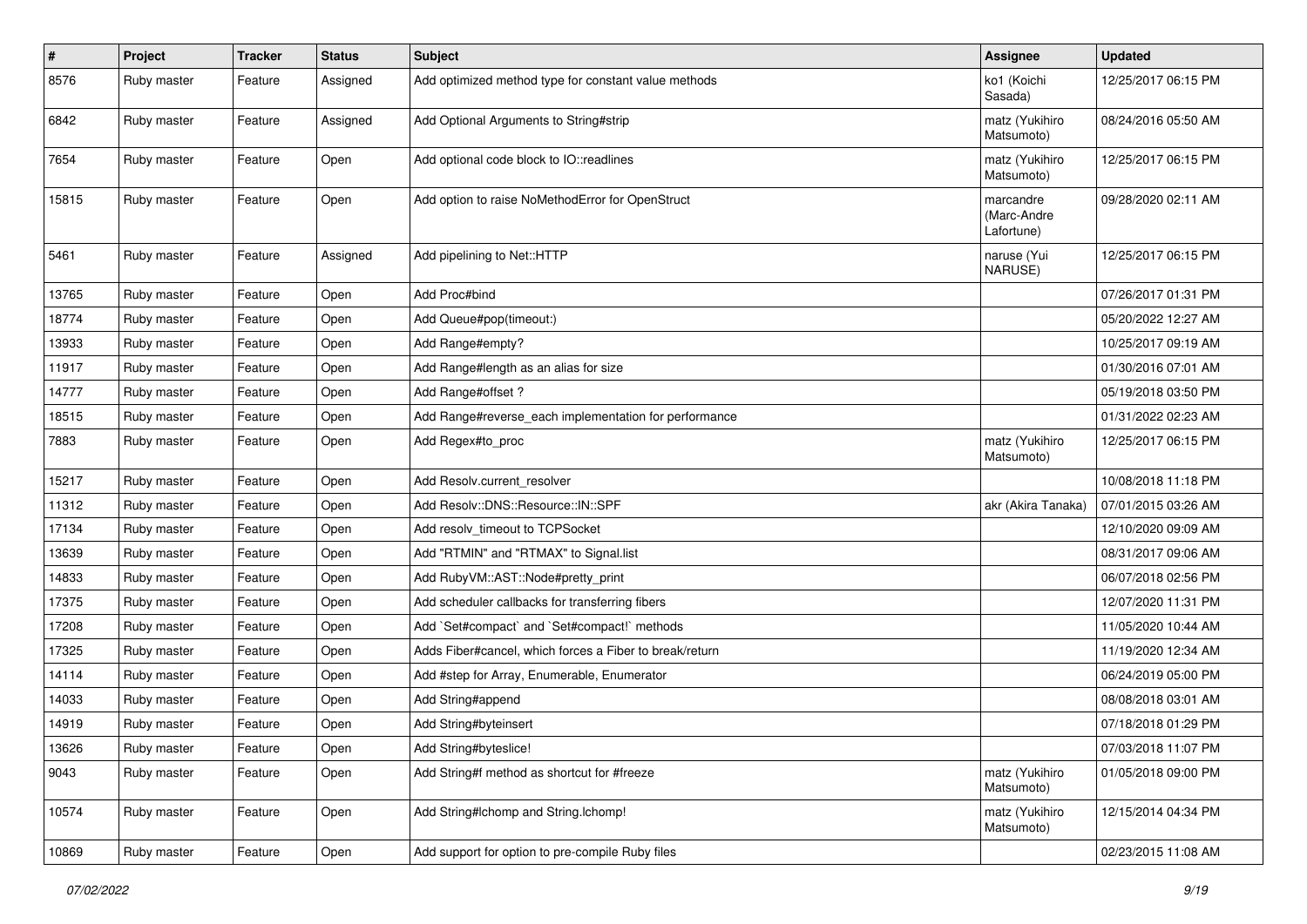| $\sharp$ | Project     | Tracker | <b>Status</b> | Subject                                                                                           | <b>Assignee</b>              | <b>Updated</b>      |
|----------|-------------|---------|---------------|---------------------------------------------------------------------------------------------------|------------------------------|---------------------|
| 15560    | Ruby master | Feature | Open          | Add support for read/write offsets.                                                               |                              | 01/26/2019 11:03 AM |
| 12115    | Ruby master | Feature | Open          | Add Symbol#call to allow to_proc shorthand with arguments                                         |                              | 11/16/2018 09:49 AM |
| 5478     | Ruby master | Feature | Open          | Add syntax to import Set into core                                                                |                              | 09/02/2020 12:24 PM |
| 5945     | Ruby master | Feature | Assigned      | Add the ability to mark a at_exit as process-local.                                               | matz (Yukihiro<br>Matsumoto) | 10/10/2018 08:29 AM |
| 16425    | Ruby master | Feature | Open          | Add Thread#dig                                                                                    |                              | 12/17/2019 12:15 AM |
| 8640     | Ruby master | Feature | Open          | Add Time#elapsed to return nanoseconds since creation                                             |                              | 12/23/2021 11:43 PM |
| 10829    | Ruby master | Feature | Open          | Add to_proc method to the Array class                                                             |                              | 12/23/2021 11:43 PM |
| 16137    | Ruby master | Feature | Open          | $Add == to UnboundMethod$                                                                         |                              | 09/07/2019 11:05 AM |
| 8967     | Ruby master | Feature | Open          | add uninclude and unextend method                                                                 |                              | 09/30/2013 02:18 PM |
| 9887     | Ruby master | Feature | Open          | Add uninclude please                                                                              |                              | 05/31/2014 01:33 PM |
| 9929     | Ruby master | Feature | Open          | add with default method to Hash                                                                   |                              | 06/11/2014 12:08 AM |
| 15456    | Ruby master | Feature | Open          | Adopt some kind of consistent versioning mechanism                                                |                              | 02/07/2019 06:26 PM |
| 11660    | Ruby master | Feature | Open          | a falsy value (similar to js undefined) that facilitates forwarding of default arguments          |                              | 11/05/2019 07:33 PM |
| 15036    | Ruby master | Feature | Open          | after upgrade when run apt upgrade metasploit                                                     |                              | 12/23/2021 11:43 PM |
| 15804    | Ruby master | Feature | Open          | A generic method to resolve the indexing on a sequence                                            |                              | 04/28/2019 12:54 PM |
| 7614     | Ruby master | Feature | Open          | alias accessor                                                                                    | matz (Yukihiro<br>Matsumoto) | 12/25/2017 06:15 PM |
| 8016     | Ruby master | Feature | Assigned      | Alias FILE and LINE as methods                                                                    | matz (Yukihiro<br>Matsumoto) | 12/25/2017 06:15 PM |
| 16781    | Ruby master | Feature | Open          | alias :fold :reduce                                                                               |                              | 05/16/2020 08:28 AM |
| 12145    | Ruby master | Feature | Open          | Aliashood between 'size' and 'length' is not consistent                                           |                              | 06/27/2019 10:02 PM |
| 17773    | Ruby master | Feature | Open          | Alias `Numeric#zero?` and `Float#zero?` as `Numeric#empty?` and `Float#empty?`                    |                              | 04/02/2021 03:39 PM |
| 9784     | Ruby master | Feature | Open          | Alias URI#merge to URI#join                                                                       |                              | 04/29/2014 05:42 AM |
| 17356    | Ruby master | Feature | Open          | Alignment of memory allocated through Fiddle struct's malloc                                      |                              | 12/02/2020 11:06 AM |
| 18559    | Ruby master | Feature | Open          | Allocation tracing: Objects created by the parser are attributed to Kernel.require                |                              | 06/28/2022 12:21 PM |
| 17279    | Ruby master | Feature | Open          | Allow a negative step in Range#step with a block                                                  | matz (Yukihiro<br>Matsumoto) | 10/22/2020 02:23 AM |
| 13890    | Ruby master | Feature | Open          | Allow a regexp as an argument to 'count', to count more interesting things than single characters |                              | 12/30/2017 04:37 AM |
| 5582     | Ruby master | Feature | Assigned      | Allow clone of singleton methods on a BasicObject                                                 | matz (Yukihiro<br>Matsumoto) | 12/25/2017 06:15 PM |
| 14463    | Ruby master | Feature | Open          | Allow comments to precede dots in member expressions                                              |                              | 12/23/2021 11:43 PM |
| 12968    | Ruby master | Feature | Open          | Allow default value via block for Integer(), Float() and Rational()                               |                              | 06/28/2017 05:53 PM |
| 6452     | Ruby master | Feature | Assigned      | Allow extend to override class methods                                                            | matz (Yukihiro<br>Matsumoto) | 12/10/2020 08:53 AM |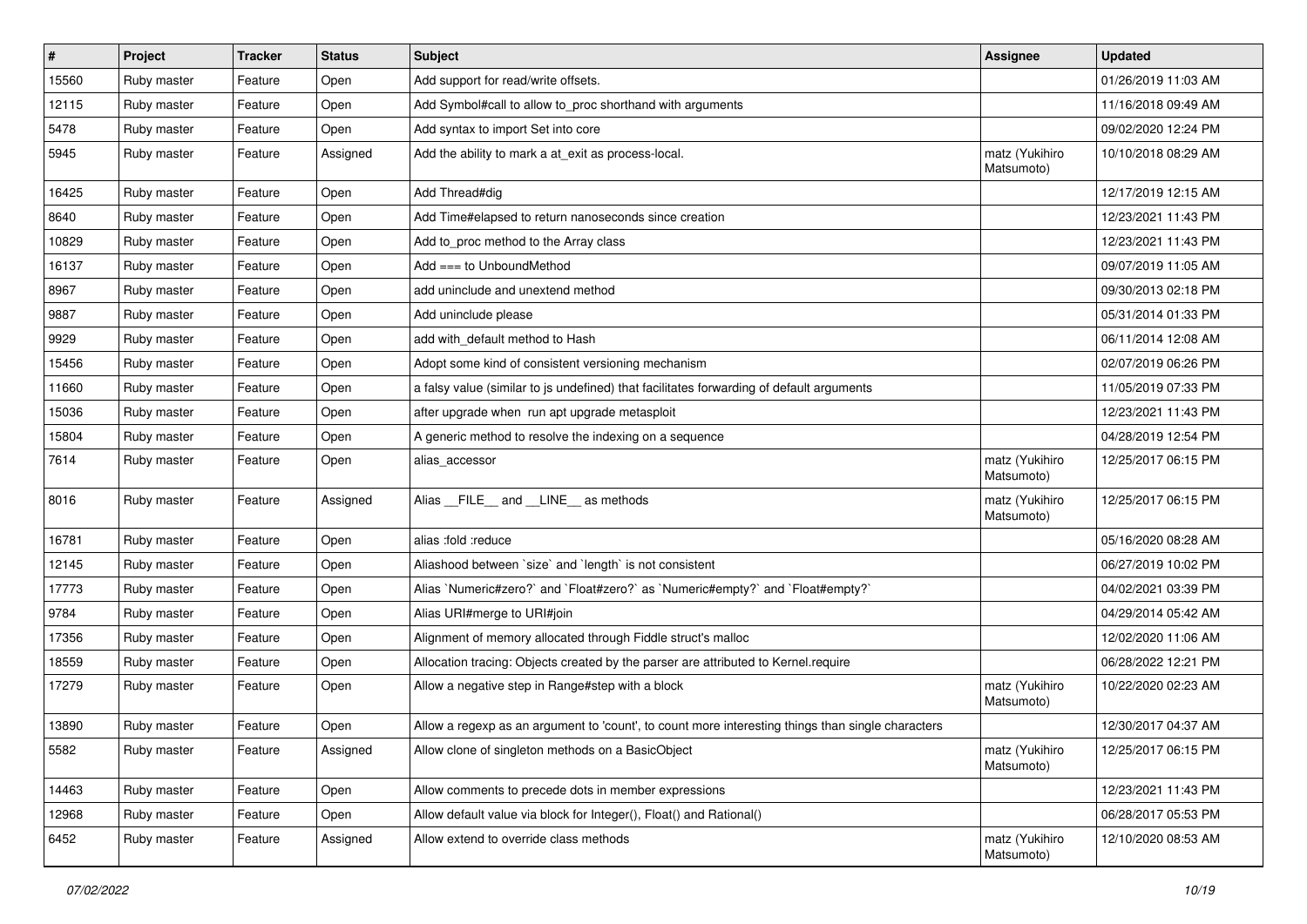| #     | Project     | <b>Tracker</b> | <b>Status</b> | <b>Subject</b>                                                                                                          | <b>Assignee</b>                      | <b>Updated</b>      |
|-------|-------------|----------------|---------------|-------------------------------------------------------------------------------------------------------------------------|--------------------------------------|---------------------|
| 13821 | Ruby master | Feature        | Assigned      | Allow fibers to be resumed across threads                                                                               | ko1 (Koichi<br>Sasada)               | 02/15/2019 10:09 AM |
| 7436  | Ruby master | Feature        | Assigned      | Allow for a "granularity" flag for backtrace locations                                                                  | matz (Yukihiro<br>Matsumoto)         | 12/25/2017 06:15 PM |
| 16739 | Ruby master | Feature        | Open          | Allow Hash#keys and Hash#values to accept a block for filtering output                                                  |                                      | 07/10/2020 04:09 PM |
| 10404 | Ruby master | Feature        | Open          | Allow individual finalizers to be removed with ObjectSpace.undefine_finalizer                                           | matz (Yukihiro<br>Matsumoto)         | 10/20/2014 08:14 AM |
| 5617  | Ruby master | Feature        | Assigned      | Allow install RubyGems into dediceted directory                                                                         | hsbt (Hiroshi<br>SHIBATA)            | 05/16/2018 09:15 AM |
| 8678  | Ruby master | Feature        | Assigned      | Allow invalid string to work with regexp                                                                                | matz (Yukihiro<br>Matsumoto)         | 01/05/2018 09:00 PM |
| 2631  | Ruby master | Feature        | Assigned      | Allow IO#reopen to take a block                                                                                         | Glass_saga<br>(Masaki<br>Matsushita) | 05/24/2018 01:22 PM |
| 12023 | Ruby master | Feature        | Open          | Allow ivars to be used as method arguments                                                                              |                                      | 01/27/2016 09:58 AM |
| 15419 | Ruby master | Feature        | Open          | Allow Kernel#tap to be invoked with arguments like Kernel#send                                                          |                                      | 12/23/2021 11:43 PM |
| 18690 | Ruby master | Feature        | Open          | Allow `Kernel#then` to take arguments                                                                                   |                                      | 05/10/2022 06:16 PM |
| 12281 | Ruby master | Feature        | Assigned      | Allow lexically scoped use of refinements with `using {}` block syntax                                                  | shugo (Shugo<br>Maeda)               | 06/13/2016 07:44 AM |
| 10528 | Ruby master | Feature        | Open          | Allow line breaks instead of commas in arrays, hashes, argument lists, etc.                                             |                                      | 12/23/2021 11:43 PM |
| 12057 | Ruby master | Feature        | Open          | Allow methods with 'yield' to be called without a block                                                                 |                                      | 12/23/2021 11:43 PM |
| 16037 | Ruby master | Feature        | Open          | Allow multiple single/double-splatted variables in `in` pattern matching and introduce<br>non-greedy-splatted variables |                                      | 08/04/2019 04:47 AM |
| 18617 | Ruby master | Feature        | Open          | Allow multiples keys in Hash#[] acting like Hash#dig                                                                    |                                      | 03/10/2022 01:36 PM |
| 17785 | Ruby master | Feature        | Open          | Allow named parameters to be keywords                                                                                   | matz (Yukihiro<br>Matsumoto)         | 12/17/2021 06:10 PM |
| 8046  | Ruby master | Feature        | Open          | allow Object#extend to take a block                                                                                     |                                      | 12/25/2017 06:15 PM |
| 12969 | Ruby master | Feature        | Open          | Allow optional parameter in String#strip and related                                                                    |                                      | 01/20/2017 08:19 AM |
| 16667 | Ruby master | Feature        | Open          | Allow parameters to Symbol#to_proc and Method#to_proc                                                                   |                                      | 03/03/2020 03:40 PM |
| 18408 | Ruby master | Feature        | Assigned      | Allow pattern match to set instance variables                                                                           | ktsj (Kazuki<br>Tsujimoto)           | 01/26/2022 07:07 PM |
| 5434  | Ruby master | Feature        | Assigned      | Allow per-class whitelisting of methods safe to expose through DRb                                                      | seki (Masatoshi<br>Seki)             | 12/25/2017 06:15 PM |
| 16336 | Ruby master | Feature        | Open          | Allow private constants to be accessed with absolute references                                                         |                                      | 11/14/2019 06:21 PM |
| 10863 | Ruby master | Feature        | Open          | allow protected class methods to be callable from instance methods                                                      |                                      | 04/01/2015 06:11 PM |
| 15991 | Ruby master | Feature        | Open          | Allow questionmarks in variable names                                                                                   | matz (Yukihiro<br>Matsumoto)         | 07/30/2019 03:57 AM |
| 8291  | Ruby master | Feature        | Open          | Allow retrieving the root Fiber of a Thread                                                                             |                                      | 12/23/2021 11:43 PM |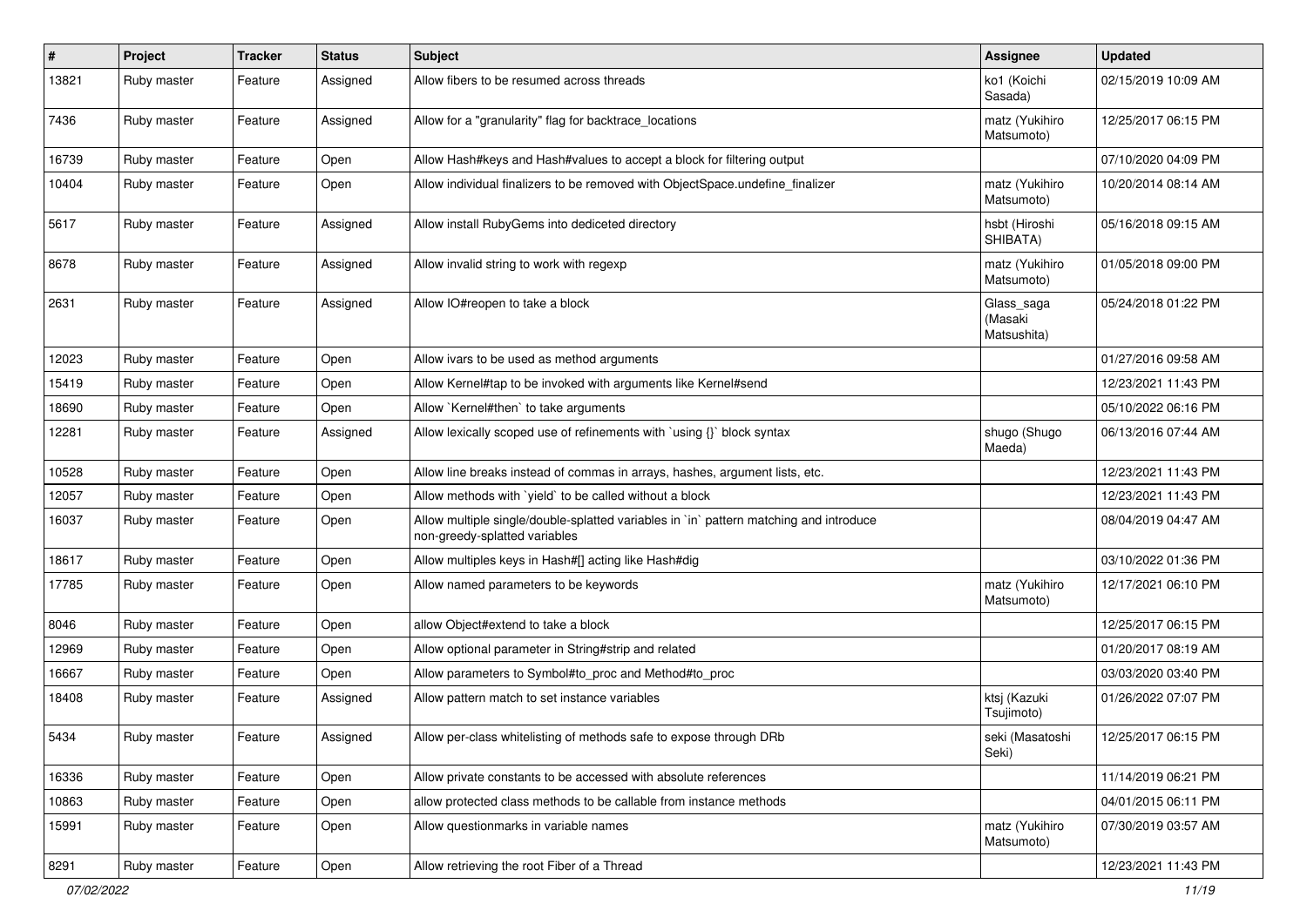| $\vert$ # | Project     | <b>Tracker</b> | <b>Status</b> | <b>Subject</b>                                                                                                                                                                             | <b>Assignee</b>              | <b>Updated</b>      |
|-----------|-------------|----------------|---------------|--------------------------------------------------------------------------------------------------------------------------------------------------------------------------------------------|------------------------------|---------------------|
| 8921      | Ruby master | Feature        | Open          | Allow select, reject, etc to accept a regex                                                                                                                                                |                              | 04/04/2020 05:57 AM |
| 15927     | Ruby master | Feature        | Open          | Allow string keys to be used for String#% and sprintf methods                                                                                                                              |                              | 06/17/2019 07:13 AM |
| 11390     | Ruby master | Feature        | Open          | Allow symbols starting with numbers                                                                                                                                                        | matz (Yukihiro<br>Matsumoto) | 08/14/2015 05:23 AM |
| 9095      | Ruby master | Feature        | Open          | Allow `Symbol#to_proc` to take arguments                                                                                                                                                   |                              | 11/10/2013 04:25 AM |
| 18603     | Ruby master | Feature        | Open          | Allow syntax like obj.method(arg)=value                                                                                                                                                    |                              | 02/27/2022 05:04 PM |
| 18683     | Ruby master | Feature        | Open          | Allow to create hashes with a specific capacity.                                                                                                                                           |                              | 04/22/2022 02:34 PM |
| 16688     | Ruby master | Feature        | Open          | Allow #to_path object as argument to system()                                                                                                                                              |                              | 04/13/2020 05:37 PM |
| 8959      | Ruby master | Feature        | Assigned      | Allow top level prepend                                                                                                                                                                    | nobu (Nobuyoshi<br>Nakada)   | 10/16/2013 03:22 AM |
| 7132      | Ruby master | Feature        | Assigned      | Alternation between named / ordered method arguments and aliases for method arguments.                                                                                                     | matz (Yukihiro<br>Matsumoto) | 12/25/2017 06:15 PM |
| 16296     | Ruby master | Feature        | Open          | Alternative behavior for ` ` in method body if ` ` is not in method definition                                                                                                             |                              | 11/10/2019 10:20 AM |
| 14278     | Ruby master | Feature        | Open          | Ambiguous Exception for OpenSSL::HMAC.digest                                                                                                                                               |                              | 06/20/2019 11:36 PM |
| 7250      | Ruby master | Feature        | Open          | A mechanism to include at once both instance-level and class-level methods from a module                                                                                                   |                              | 12/25/2017 06:15 PM |
| 17718     | Ruby master | Feature        | Open          | a method paramaters object that can be pattern matched against                                                                                                                             |                              | 03/24/2021 01:29 PM |
| 8827      | Ruby master | Feature        | Open          | A method that flips the receiver and the first argument                                                                                                                                    |                              | 08/29/2013 05:59 AM |
| 10183     | Ruby master | Feature        | Open          | An alternative name for method `class`                                                                                                                                                     |                              | 10/31/2017 11:42 AM |
| 12083     | Ruby master | Feature        | Open          | \$ and \$~ by Binding#local variable {get,set}                                                                                                                                             |                              | 02/18/2016 04:35 AM |
| 15557     | Ruby master | Feature        | Open          | A new class that stores a condition and the previous receiver                                                                                                                              |                              | 01/27/2019 05:22 AM |
| 18137     | Ruby master | Feature        | Open          | A new method to check Proc is isolated or not                                                                                                                                              |                              | 10/27/2021 07:30 AM |
| 12901     | Ruby master | Feature        | Open          | Anonymous functions without scope lookup overhead                                                                                                                                          |                              | 01/01/2022 12:30 PM |
| 16986     | Ruby master | Feature        | Open          | Anonymous Struct literal                                                                                                                                                                   | matz (Yukihiro<br>Matsumoto) | 01/15/2022 04:57 PM |
| 12262     | Ruby master | Feature        | Open          | Anti-loop                                                                                                                                                                                  |                              | 04/09/2016 05:30 AM |
| 14967     | Ruby master | Feature        | Open          | Any type                                                                                                                                                                                   |                              | 08/11/2019 07:43 PM |
| 15627     | Ruby master | Feature        | Open          | Appearance of custom singleton classes                                                                                                                                                     |                              | 06/15/2020 10:37 PM |
| 10425     | Ruby master | Feature        | Open          | A predicate method to tell if a number is near another                                                                                                                                     |                              | 10/26/2014 01:47 AM |
| 10426     | Ruby master | Feature        | Open          | A predicate to express congruence                                                                                                                                                          |                              | 11/14/2014 02:11 AM |
| 13860     | Ruby master | Feature        | Open          | A proposal for a new, simpler class-method addition to Time - for the time being calling it Time.date()<br>but another name is fine; and the ability to omit '%' tokens as arguments to it |                              | 02/21/2018 12:57 PM |
| 12378     | Ruby master | Feature        | Open          | arbitrary size Random.new seed                                                                                                                                                             |                              | 05/13/2016 04:44 PM |
| 12992     | Ruby master | Feature        | Open          | ArgumentError if hostname is missing                                                                                                                                                       |                              | 07/27/2021 11:40 AM |
| 12482     | Ruby master | Feature        | Open          | ArgumentError.new(nil) should give a better description                                                                                                                                    |                              | 06/16/2016 04:18 AM |
| 14111     | Ruby master | Feature        | Open          | ArgumentError00000000000000000000000000                                                                                                                                                    |                              | 06/13/2019 05:41 AM |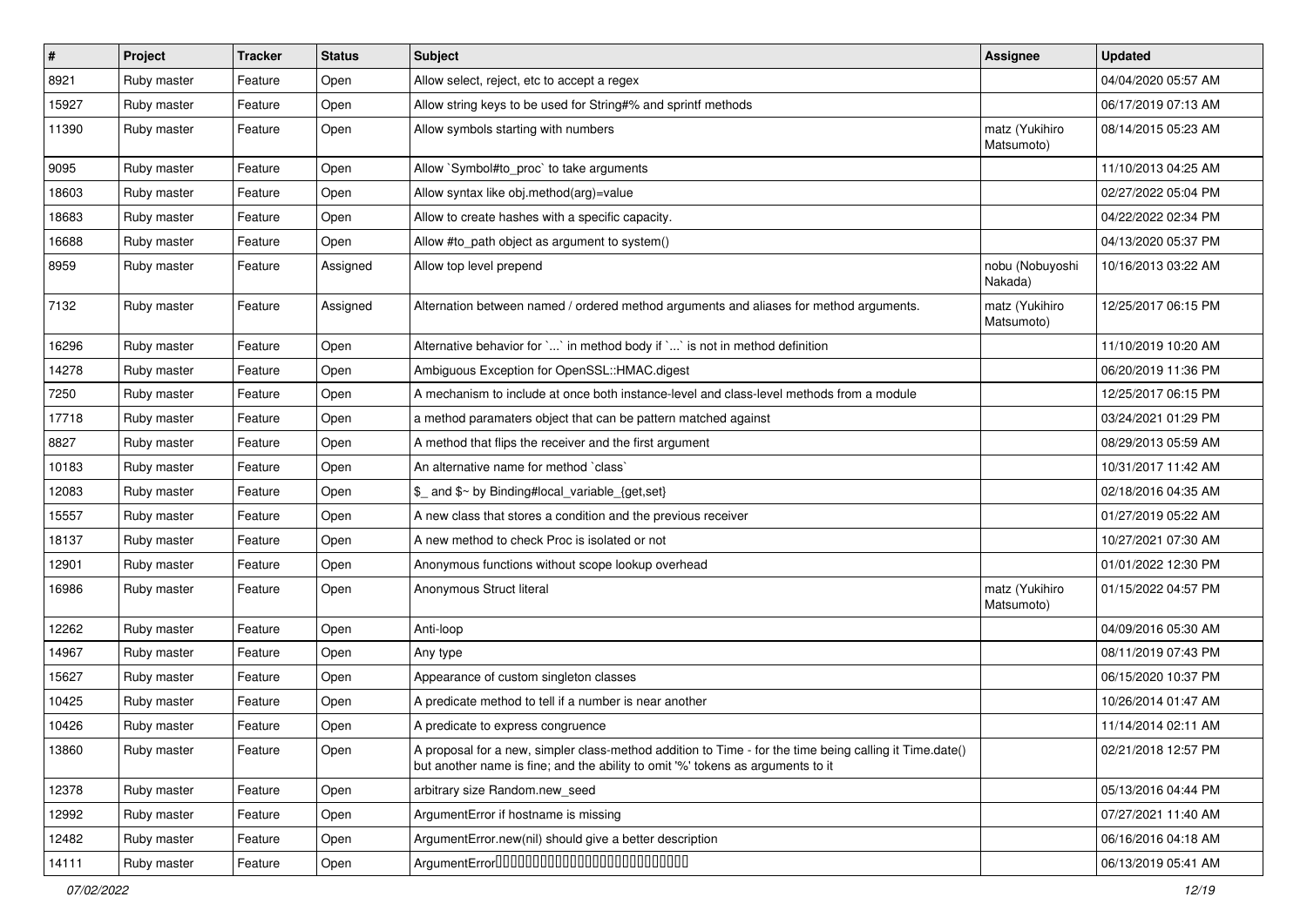| $\vert$ # | Project     | <b>Tracker</b> | <b>Status</b> | <b>Subject</b>                                                                | <b>Assignee</b>              | <b>Updated</b>      |
|-----------|-------------|----------------|---------------|-------------------------------------------------------------------------------|------------------------------|---------------------|
| 18402     | Ruby master | Feature        | Open          | <b>Argument Labels</b>                                                        |                              | 01/31/2022 06:14 PM |
| 16350     | Ruby master | Feature        | Assigned      | ArithmeticSequence#member? can result in infinite loop                        | mrkn (Kenta<br>Murata)       | 05/29/2020 10:26 PM |
| 8449      | Ruby master | Feature        | Open          | Array#ary_plus always returns an array                                        | nobu (Nobuyoshi<br>Nakada)   | 06/02/2013 04:23 PM |
| 16039     | Ruby master | Feature        | Open          | Array#contains? to check if one array contains another array                  |                              | 12/19/2019 06:47 AM |
| 16146     | Ruby master | Feature        | Open          | Array .difference allow custom comparison                                     |                              | 11/11/2019 08:34 PM |
| 16118     | Ruby master | Feature        | Open          | Array .difference allow custom comparison                                     |                              | 12/23/2021 11:44 PM |
| 7657      | Ruby master | Feature        | Open          | Array#& doesn't accept Enumerables                                            | matz (Yukihiro<br>Matsumoto) | 12/25/2017 06:15 PM |
| 14585     | Ruby master | Feature        | Open          | Array#each_pair                                                               |                              | 03/11/2018 11:38 PM |
| 16928     | Ruby master | Feature        | Open          | Array#include_all? & Array#include_any?                                       |                              | 06/01/2020 09:27 PM |
| 17056     | Ruby master | Feature        | Open          | Array#index: Allow specifying the position to start search as in String#index |                              | 09/25/2020 01:41 PM |
| 10729     | Ruby master | Feature        | Open          | Array method to subtract in place                                             |                              | 01/11/2015 02:29 PM |
| 7444      | Ruby master | Feature        | Open          | Array#product_set                                                             | matz (Yukihiro<br>Matsumoto) | 12/25/2017 06:15 PM |
| 12059     | Ruby master | Feature        | Open          | `Array#single?`, `Hash#single?`                                               |                              | 02/10/2016 04:02 AM |
| 9023      | Ruby master | Feature        | Assigned      | Array#tail                                                                    | matz (Yukihiro<br>Matsumoto) | 12/23/2021 11:40 PM |
| 5133      | Ruby master | Feature        | Assigned      | Array#unzip as an alias of Array#transpose                                    | mrkn (Kenta<br>Murata)       | 12/25/2017 06:15 PM |
| 8970      | Ruby master | Feature        | Open          | Array.zip and Array.product                                                   |                              | 09/12/2019 03:40 AM |
| 4539      | Ruby master | Feature        | Assigned      | Array#zip_with                                                                | matz (Yukihiro<br>Matsumoto) | 11/28/2019 08:23 AM |
| 17856     | Ruby master | Feature        | Open          | ary.member? is slower than ary.include?                                       |                              | 05/11/2021 10:12 AM |
| 11475     | Ruby master | Feature        | Open          | <b>AST</b> transforms                                                         |                              | 08/21/2015 11:14 AM |
| 9402      | Ruby master | Feature        | Open          | A syntax to specify the default value of a hash                               |                              | 12/23/2021 11:43 PM |
| 15277     | Ruby master | Feature        | Open          | at exec                                                                       | matz (Yukihiro<br>Matsumoto) | 05/25/2020 01:09 AM |
| 8259      | Ruby master | Feature        | Open          | Atomic attributes accessors                                                   |                              | 12/23/2021 11:43 PM |
| 8635      | Ruby master | Feature        | Open          | attr_accessor with default block                                              |                              | 12/23/2021 11:43 PM |
| 16817     | Ruby master | Feature        | Open          | attr predicate or attr query or attr something for ? methods                  |                              | 12/23/2021 11:44 PM |
| 18070     | Ruby master | Feature        | Open          | `attr` should be removed                                                      |                              | 08/09/2021 05:51 PM |
| 15330     | Ruby master | Feature        | Open          | autoload relative                                                             | matz (Yukihiro<br>Matsumoto) | 06/19/2022 11:25 PM |
| 11415     | Ruby master | Feature        | Open          | autoload with a Proc                                                          |                              | 10/21/2015 08:38 PM |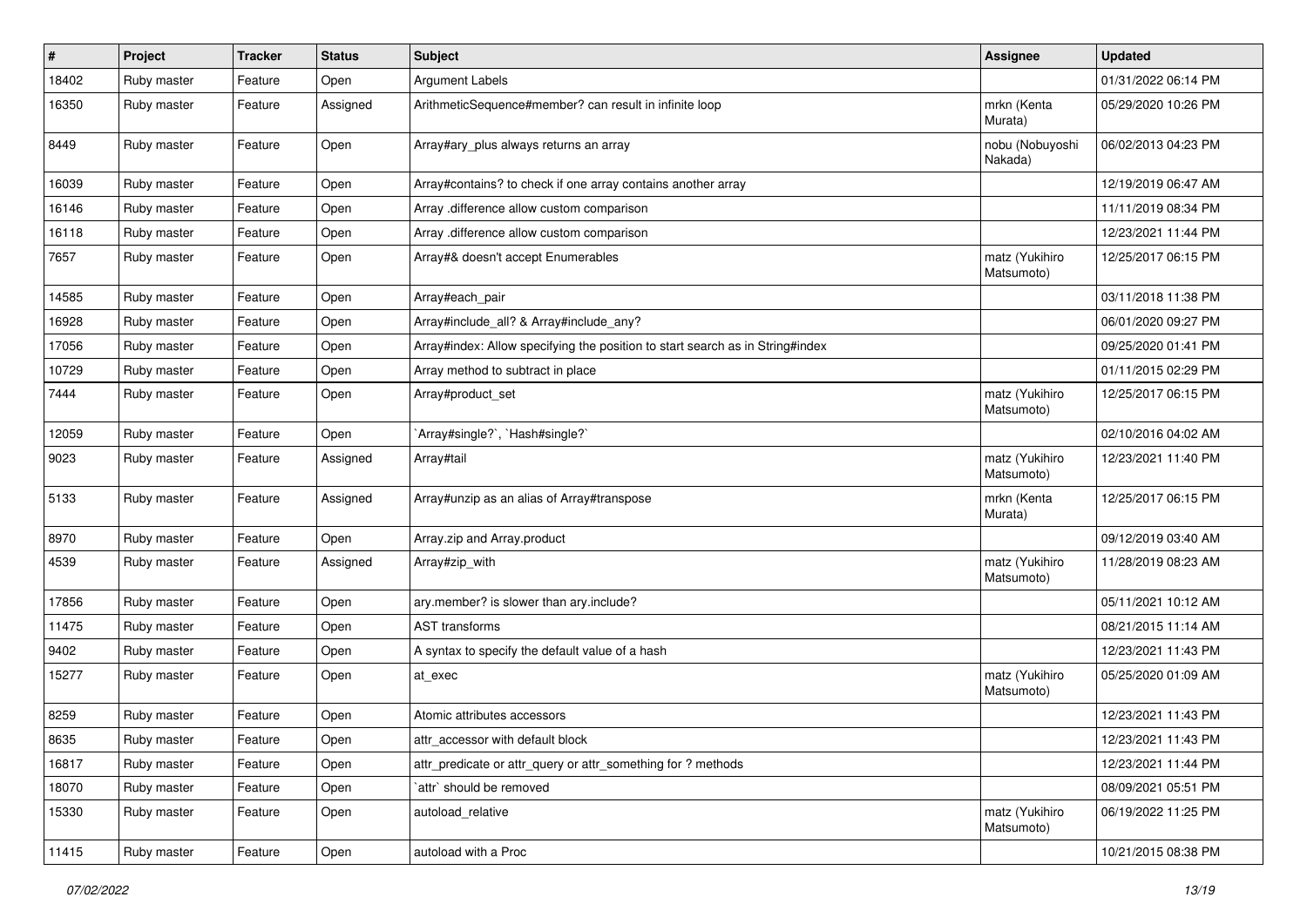| $\vert$ # | <b>Project</b> | <b>Tracker</b> | <b>Status</b> | <b>Subject</b>                                                                                                                 | Assignee                     | <b>Updated</b>      |
|-----------|----------------|----------------|---------------|--------------------------------------------------------------------------------------------------------------------------------|------------------------------|---------------------|
| 15458     | Ruby master    | Feature        | Open          | Automatic Exception#cause print in IRB                                                                                         |                              | 12/23/2021 11:44 PM |
| 16005     | Ruby master    | Feature        | Open          | A variation of Time.iso8601 that can parse yyyy-MM-dd HH:mm:ss                                                                 |                              | 06/16/2022 01:08 AM |
| 8184      | Ruby master    | Feature        | Open          | Avoid the creation of meaningless ranges (nil, false, true)                                                                    |                              | 03/29/2013 11:16 PM |
| 13006     | Ruby master    | Feature        | Open          | backtrace of thread killer                                                                                                     |                              | 12/06/2016 01:11 AM |
| 10634     | Ruby master    | Feature        | Open          | Baselining with Benchmark                                                                                                      |                              | 12/23/2021 11:43 PM |
| 14244     | Ruby master    | Feature        | Open          | Better error messages for scripts with non-matching end statements                                                             | mame (Yusuke<br>Endoh)       | 11/29/2018 08:57 AM |
| 12790     | Ruby master    | Feature        | Open          | Better inspect for stdlib classes                                                                                              |                              | 02/27/2017 08:36 PM |
| 12019     | Ruby master    | Feature        | Open          | Better low-level support for writing concurrent libraries                                                                      | matz (Yukihiro<br>Matsumoto) | 12/23/2021 11:43 PM |
| 8570      | Ruby master    | Feature        | Open          | Better mechanisms to safely load classes concurrently                                                                          |                              | 12/23/2021 11:43 PM |
| 13434     | Ruby master    | Feature        | Open          | better method definition in C API                                                                                              |                              | 07/13/2017 07:41 AM |
| 13048     | Ruby master    | Feature        | Open          | Better way to do Regexp.new(Regexp.escape("some string"))                                                                      |                              | 01/20/2017 04:01 AM |
| 6857      | Ruby master    | Feature        | Assigned      | bigdecimal/math BigMath.E/BigMath.exp R. P. Feynman inspired optimization                                                      | mrkn (Kenta<br>Murata)       | 12/25/2017 06:15 PM |
| 18831     | Ruby master    | Feature        | Open          | Block argument to `yield`                                                                                                      |                              | 06/18/2022 03:12 AM |
| 11129     | Ruby master    | Feature        | Open          | block-level hash destructuring only works for the last argument                                                                |                              | 07/07/2019 05:11 AM |
| 13333     | Ruby master    | Feature        | Open          | block to yield                                                                                                                 |                              | 05/19/2017 09:01 AM |
| 10327     | Ruby master    | Feature        | Open          | Bool/False/True module for '==='                                                                                               |                              | 10/15/2014 02:42 PM |
| 7060      | Ruby master    | Feature        | Open          | Broaden support for chmod                                                                                                      |                              | 12/25/2017 06:15 PM |
| 16795     | Ruby master    | Feature        | Open          | build ruby exe on Windows against ruby-static.lib omitting x64-vcruntime-ruby dll (no '--enable-shared'<br>option for Windows) |                              | 04/17/2020 01:22 PM |
| 12813     | Ruby master    | Feature        | Assigned      | Calling chunk_while, slice_after, slice_before, slice_when with no block                                                       | matz (Yukihiro<br>Matsumoto) | 12/06/2016 12:58 PM |
| 13252     | Ruby master    | Feature        | Assigned      | C API for creating strings without copying                                                                                     | ko1 (Koichi<br>Sasada)       | 04/17/2017 07:22 AM |
| 18083     | Ruby master    | Feature        | Open          | Capture error in ensure block.                                                                                                 |                              | 10/21/2021 01:00 PM |
| 7914      | Ruby master    | Feature        | Open          | Case for local class methods                                                                                                   | matz (Yukihiro<br>Matsumoto) | 12/25/2017 06:15 PM |
| 15363     | Ruby master    | Feature        | Open          | Case insensitive file systems - add info to CONFIG or somewhere?                                                               |                              | 12/03/2018 04:30 AM |
| 11723     | Ruby master    | Feature        | Open          | CGI library should give access to raw request body                                                                             |                              | 11/20/2015 07:06 PM |
| 15145     | Ruby master    | Feature        | Open          | chained mappings proposal                                                                                                      |                              | 09/22/2018 12:06 AM |
| 14724     | Ruby master    | Feature        | Open          | chains of inequalities                                                                                                         | matz (Yukihiro<br>Matsumoto) | 05/19/2018 01:06 AM |
| 14606     | Ruby master    | Feature        | Open          | Change begin-else-end without rescue from warning to syntax error                                                              |                              | 03/16/2018 01:22 AM |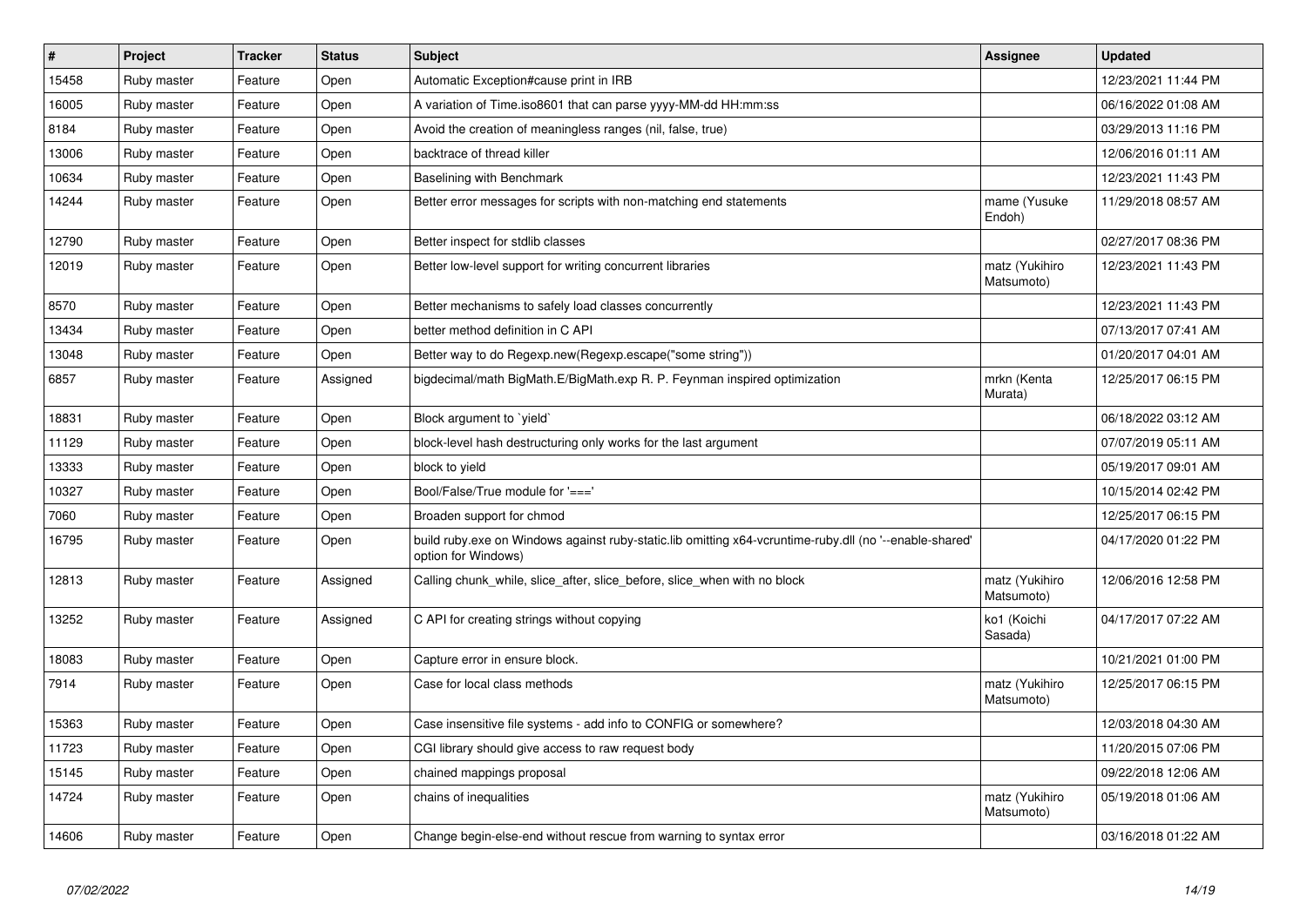| $\#$  | Project     | <b>Tracker</b> | <b>Status</b> | Subject                                                                                                                                                               | Assignee                     | <b>Updated</b>      |
|-------|-------------|----------------|---------------|-----------------------------------------------------------------------------------------------------------------------------------------------------------------------|------------------------------|---------------------|
| 7546  | Ruby master | Feature        | Open          | Change behavior of `Array#slice` for an argument of `Range` class                                                                                                     | matz (Yukihiro<br>Matsumoto) | 12/10/2020 08:49 AM |
| 10473 | Ruby master | Feature        | Open          | Change Date#to_datetime to use local time                                                                                                                             |                              | 07/23/2021 07:08 PM |
| 18256 | Ruby master | Feature        | Open          | Change the canonical name of Thread::Mutex, Thread::Queue, Thread::SizedQueue and<br>Thread::ConditionVariable to just Mutex, Queue, SizedQueue and ConditionVariable |                              | 10/20/2021 10:59 PM |
| 12041 | Ruby master | Feature        | Open          | Change the initializer of NameError to take a receiver as the third argument                                                                                          |                              | 02/12/2016 05:37 AM |
| 13240 | Ruby master | Feature        | Open          | Change Unicode property implementation in Onigmo from inversion lists to direct lookup                                                                                |                              | 02/22/2017 08:01 AM |
| 13534 | Ruby master | Feature        | Assigned      | Checking installation results of default gems                                                                                                                         | hsbt (Hiroshi<br>SHIBATA)    | 07/26/2018 02:16 AM |
| 10770 | Ruby master | Feature        | Open          | chr and ord behavior for ill-formed byte sequences and surrogate code points                                                                                          |                              | 01/22/2015 10:19 AM |
| 15565 | Ruby master | Feature        | Open          | Circular dependency warnings - suggestions/ideas to improve the output from ruby                                                                                      |                              | 01/25/2019 11:36 PM |
| 17994 | Ruby master | Feature        | Open          | Clarify 'IO.read' behavior and add 'File.read' method                                                                                                                 |                              | 07/16/2021 03:04 AM |
| 8839  | Ruby master | Feature        | Assigned      | Class and module should return the class or module that was opened                                                                                                    | matz (Yukihiro<br>Matsumoto) | 12/28/2015 08:36 AM |
| 10701 | Ruby master | Feature        | Open          | Class: Array 2 New methods                                                                                                                                            |                              | 01/08/2015 07:21 AM |
| 14394 | Ruby master | Feature        | Open          | Class.descendants                                                                                                                                                     | ko1 (Koichi<br>Sasada)       | 01/20/2022 10:46 PM |
| 12084 | Ruby master | Feature        | Open          | Class#instance`                                                                                                                                                       |                              | 12/14/2021 08:52 PM |
| 17040 | Ruby master | Feature        | Open          | cleanup include/ruby/backward*                                                                                                                                        |                              | 08/26/2020 07:07 AM |
| 18644 | Ruby master | Feature        | Open          | Coerce anything callable to a Proc                                                                                                                                    |                              | 06/18/2022 05:28 PM |
| 15940 | Ruby master | Feature        | Open          | Coerce symbols internal fstrings in UTF8 rather than ASCII to better share memory with string literals                                                                | naruse (Yui<br>NARUSE)       | 07/30/2019 04:17 AM |
| 6611  | Ruby master | Feature        | Assigned      | Comments requested on implementation of set_parse_func                                                                                                                | matz (Yukihiro<br>Matsumoto) | 12/25/2017 06:15 PM |
| 12134 | Ruby master | Feature        | Open          | Comparison between 'true' and 'false'                                                                                                                                 |                              | 03/15/2016 12:41 PM |
| 7087  | Ruby master | Feature        | Assigned      | ::ConditionVariable#wait does not work with Monitor because Monitor#sleep does not exist                                                                              | matz (Yukihiro<br>Matsumoto) | 12/25/2017 06:15 PM |
| 7086  | Ruby master | Feature        | Assigned      | ConditionVariable#wait has meaningless return value                                                                                                                   | kosaki (Motohiro<br>KOSAKI)  | 12/25/2017 06:15 PM |
| 6695  | Ruby master | Feature        | Assigned      | Configuration for Thread/Fiber creation                                                                                                                               | ko1 (Koichi<br>Sasada)       | 12/25/2017 06:15 PM |
| 15840 | Ruby master | Feature        | Open          | configuration path search                                                                                                                                             |                              | 05/11/2019 01:24 PM |
| 12817 | Ruby master | Feature        | Open          | Consider adding method .sample() on class Hash (if this was not yet proposed)                                                                                         |                              | 10/11/2016 12:57 AM |
| 10663 | Ruby master | Feature        | Open          | Consider adding support for String input to File. methods                                                                                                             |                              | 01/05/2015 12:47 AM |
| 10645 | Ruby master | Feature        | Open          | Consider adding support of .first to MatchData object like MatchData[0]                                                                                               |                              | 12/25/2014 06:50 AM |
| 14615 | Ruby master | Feature        | Open          | Consider introducing shortcut to check Net::HTTP response type                                                                                                        |                              | 03/19/2018 05:43 AM |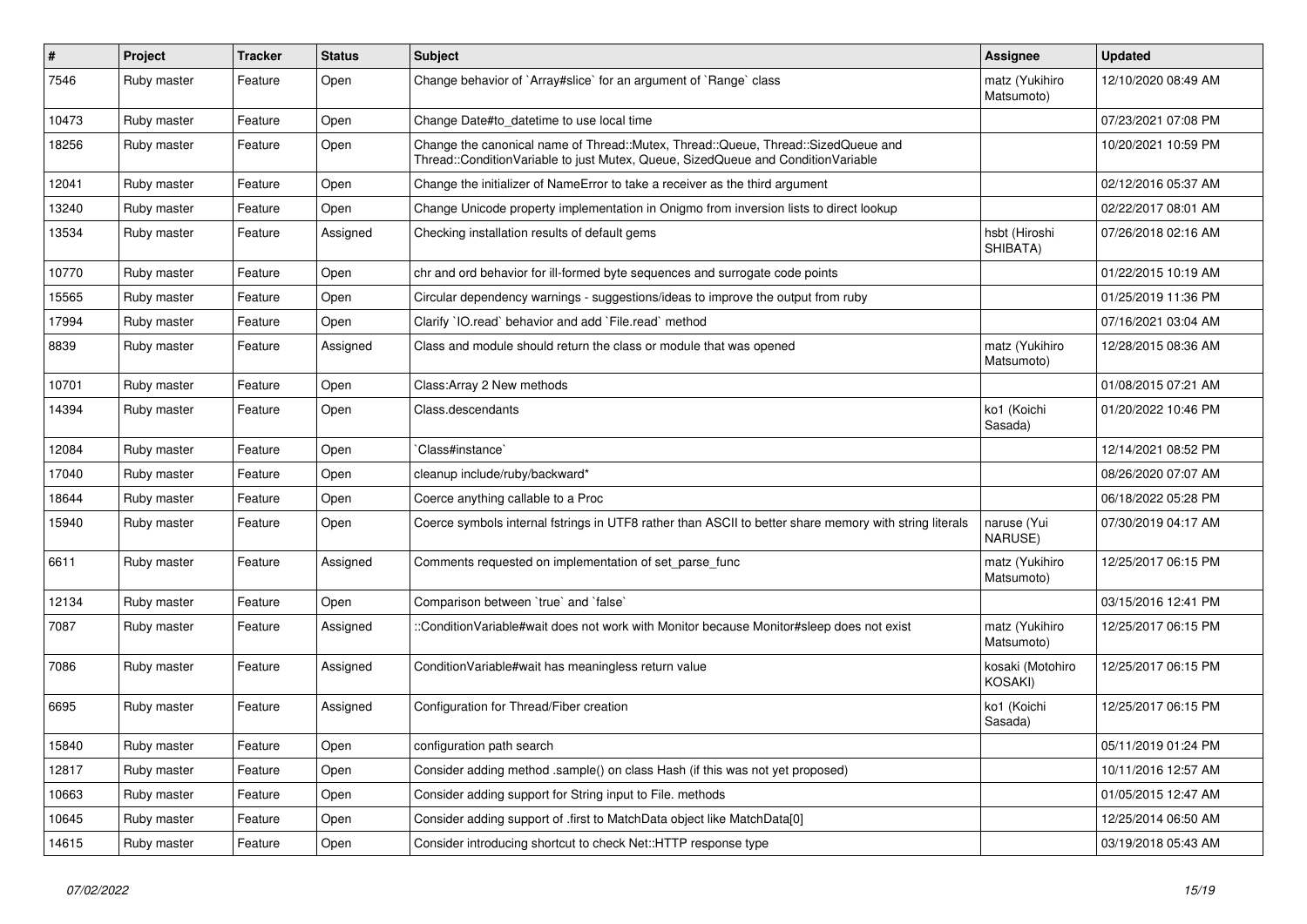| $\pmb{\#}$ | Project     | <b>Tracker</b> | <b>Status</b> | <b>Subject</b>                                                                                                        | <b>Assignee</b>              | <b>Updated</b>      |
|------------|-------------|----------------|---------------|-----------------------------------------------------------------------------------------------------------------------|------------------------------|---------------------|
| 13922      | Ruby master | Feature        | Open          | Consider showing warning messages about same-named aliases - either directly or perhaps via the<br>"did you mean gem" |                              | 09/25/2017 12:21 PM |
| 12077      | Ruby master | Feature        | Open          | Consolidate SSLSocket interface with TCPSocket                                                                        |                              | 05/17/2016 06:37 AM |
| 6828       | Ruby master | Feature        | Open          | <b>Constancy of Constants</b>                                                                                         |                              | 12/10/2020 08:47 AM |
| 7149       | Ruby master | Feature        | Open          | Constant magic for everyone.                                                                                          | matz (Yukihiro<br>Matsumoto) | 12/25/2017 06:15 PM |
| 17749      | Ruby master | Feature        | Open          | Const source location without name                                                                                    |                              | 04/17/2021 07:38 AM |
| 7748       | Ruby master | Feature        | Open          | Contextual send                                                                                                       | matz (Yukihiro<br>Matsumoto) | 12/10/2020 08:53 AM |
| 7314       | Ruby master | Feature        | Assigned      | Convert Proc to Lambda doesn't work in MRI                                                                            | matz (Yukihiro<br>Matsumoto) | 05/21/2016 09:15 AM |
| 8850       | Ruby master | Feature        | Assigned      | Convert Rational to decimal string                                                                                    | matz (Yukihiro<br>Matsumoto) | 12/25/2017 06:15 PM |
| 15861      | Ruby master | Feature        | Open          | Correctly parse `file:c:/path/to/file` URIs                                                                           |                              | 05/18/2019 10:58 PM |
| 12848      | Ruby master | Feature        | Assigned      | Crazy idea: Allow regex definition for methods (Do not take it seriously please)                                      |                              | 10/18/2016 12:17 AM |
| 18659      | Ruby master | Feature        | Open          | Create a Binding at the time of an exception and make it available to Rescue                                          |                              | 03/25/2022 10:55 AM |
| 5129       | Ruby master | Feature        | Assigned      | Create a core class "FileArray" and make "ARGF" its instance                                                          | matz (Yukihiro<br>Matsumoto) | 01/23/2018 02:02 PM |
| 12110      | Ruby master | Feature        | Open          | Create a method to avoid vacuous truth?                                                                               |                              | 03/12/2016 08:01 AM |
| 15074      | Ruby master | Feature        | Open          | Create 'official' C API documentation on ruby-doc.org                                                                 |                              | 09/12/2018 09:12 PM |
| 11550      | Ruby master | Feature        | Open          | Current behaviour of super() is dangerous in the presence of more than one included modules.                          |                              | 01/20/2016 08:44 AM |
| 18296      | Ruby master | Feature        | Open          | Custom exception formatting should override `Exception#full_message`.                                                 |                              | 12/15/2021 08:49 PM |
| 8807       | Ruby master | Feature        | Open          | Custom literals                                                                                                       |                              | 12/10/2020 08:53 AM |
| 8437       | Ruby master | Feature        | Open          | custom operators, unicode                                                                                             |                              | 08/30/2015 03:05 AM |
| 11987      | Ruby master | Feature        | Open          | daemons can't show the backtrace of rb bug                                                                            |                              | 01/13/2016 10:58 AM |
| 6590       | Ruby master | Feature        | Assigned      | Dealing with bigdecimal, etc gems in JRuby                                                                            | hsbt (Hiroshi<br>SHIBATA)    | 05/15/2019 08:33 PM |
| 18773      | Ruby master | Feature        | Assigned      | deconstruct to receive a range                                                                                        | ktsj (Kazuki<br>Tsujimoto)   | 06/24/2022 07:21 AM |
| 16557      | Ruby master | Feature        | Open          | Deduplicate Regexp literals                                                                                           |                              | 02/28/2020 11:44 AM |
| 4514       | Ruby master | Feature        | Assigned      | #deep_clone and #deep_dup for Objects                                                                                 | matz (Yukihiro<br>Matsumoto) | 12/25/2017 06:14 PM |
| 18640      | Ruby master | Feature        | Open          | default empty string argument for `String#sub` and `String#sub!`, e.g. `"hello".sub("I")`                             |                              | 03/19/2022 02:33 AM |
| 7739       | Ruby master | Feature        | Assigned      | Define Hash#  as Hash#reverse_merge in Rails                                                                          | matz (Yukihiro<br>Matsumoto) | 12/25/2017 06:15 PM |
| 10549      | Ruby master | Feature        | Open          | Deprecate each_with_index and each_with_object in favor of with_index and with_object                                 | matz (Yukihiro<br>Matsumoto) | 07/27/2021 11:09 AM |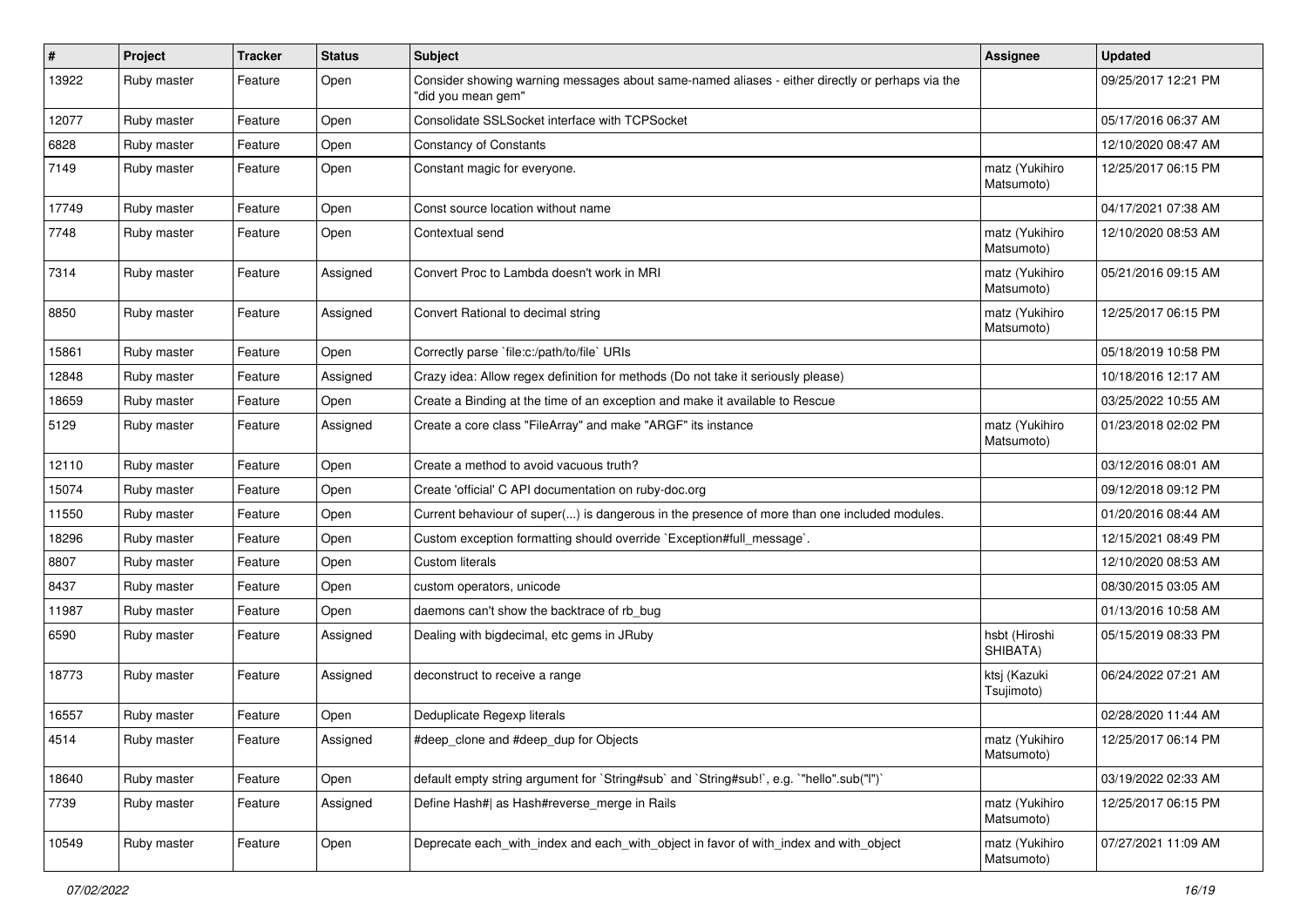| $\vert$ # | Project     | <b>Tracker</b> | <b>Status</b> | <b>Subject</b>                                                     | <b>Assignee</b>              | <b>Updated</b>      |
|-----------|-------------|----------------|---------------|--------------------------------------------------------------------|------------------------------|---------------------|
| 14040     | Ruby master | Feature        | Open          | deprecate HTTP.version_1_2                                         |                              | 10/22/2017 09:32 AM |
| 15408     | Ruby master | Feature        | Open          | Deprecate object_id and _id2ref                                    | headius (Charles<br>Nutter)  | 03/19/2019 04:02 PM |
| 17468     | Ruby master | Feature        | Open          | Deprecate RUBY_DEVEL                                               |                              | 06/16/2022 01:08 AM |
| 13314     | Ruby master | Feature        | Open          | $dig =$                                                            |                              | 03/14/2017 12:55 PM |
| 13577     | Ruby master | Feature        | Assigned      | Digest file accidentally receives File object but uses file path   | nobu (Nobuyoshi<br>Nakada)   | 05/20/2017 06:50 PM |
| 14564     | Ruby master | Feature        | Open          | dig` opposite method                                               |                              | 03/07/2018 11:24 PM |
| 15563     | Ruby master | Feature        | Open          | #dig that throws an exception if a key doesn't exist               |                              | 02/17/2020 08:42 AM |
| 10217     | Ruby master | Feature        | Open          | Dir constructor similar to Pathname constructor                    |                              | 12/23/2021 11:43 PM |
| 16249     | Ruby master | Feature        | Open          | Dir#empty? and File#empty?                                         |                              | 10/19/2019 12:49 PM |
| 12226     | Ruby master | Feature        | Open          | Dir.home with valid named user raises ArgumentError on Windows     |                              | 05/08/2016 10:06 AM |
| 2324      | Ruby master | Feature        | Assigned      | Dir instance methods for relative path                             | nobu (Nobuyoshi<br>Nakada)   | 12/25/2017 05:58 PM |
| 14931     | Ruby master | Feature        | Open          | [DOC] exception keyword argument is not documented in some methods |                              | 07/22/2018 08:53 AM |
| 13108     | Ruby master | Feature        | Open          | [Doc Request] Explicitly document Range#sum                        |                              | 01/05/2017 11:50 PM |
| 15047     | Ruby master | Feature        | Assigned      | Documentation and more functions for Hash functions in C API       |                              | 03/20/2019 01:24 AM |
| 9235      | Ruby master | Feature        | Assigned      | Documentation for commercial support                               | zzak (Zachary<br>Scott)      | 08/10/2019 02:55 PM |
| 11323     | Ruby master | Feature        | Open          | Documentation update on how uniq works / guarantee of order        |                              | 07/02/2015 03:34 AM |
| 10176     | Ruby master | Feature        | Open          | Document how to perform net/http calls in parallel                 |                              | 08/27/2014 10:46 PM |
| 15663     | Ruby master | Feature        | Open          | Documenting autoload semantics                                     |                              | 04/20/2019 01:44 AM |
| 12020     | Ruby master | Feature        | Assigned      | Documenting Ruby memory model                                      | ko1 (Koichi<br>Sasada)       | 12/23/2021 11:40 PM |
| 18832     | Ruby master | Feature        | Open          | Do not have class/module keywords consider ancestors of Object     |                              | 06/21/2022 05:50 AM |
| 9725      | Ruby master | Feature        | Open          | Do not inspect NameError target object unless verbose              |                              | 05/08/2015 02:18 AM |
| 6869      | Ruby master | Feature        | Open          | Do not treat `_` parameter exceptionally                           | matz (Yukihiro<br>Matsumoto) | 12/10/2020 08:58 AM |
| 16657     | Ruby master | Feature        | Open          | Don't ship bundled gems as .gem files as well as in expanded form  |                              | 02/27/2020 06:50 AM |
| 14412     | Ruby master | Feature        | Assigned      | DRb UNIX on local machine: add support for getpeereid()            | seki (Masatoshi<br>Seki)     | 01/28/2018 12:51 PM |
| 11599     | Ruby master | Feature        | Open          | Dump entries of hash in ObjectSpace                                | tmm1 (Aman<br>Karmani)       | 11/24/2015 05:52 PM |
| 15939     | Ruby master | Feature        | Assigned      | Dump symbols reference to their fstr in ObjectSpace.dump()         | ko1 (Koichi<br>Sasada)       | 08/08/2019 09:38 PM |
| 13733     | Ruby master | Feature        | Open          | Dump the delegator instead of the delegated object                 |                              | 06/29/2018 05:09 PM |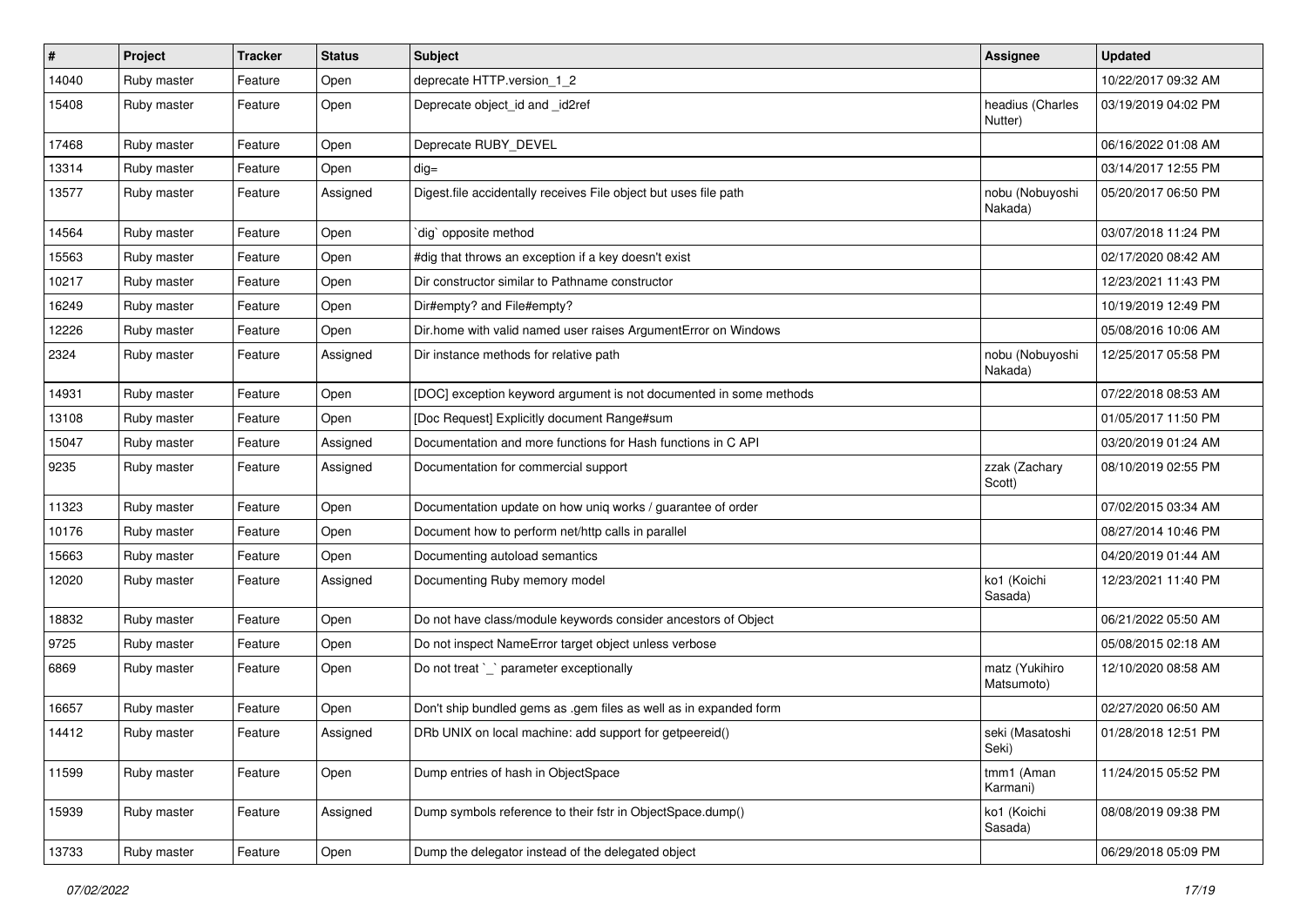| $\sharp$ | Project     | <b>Tracker</b> | <b>Status</b> | <b>Subject</b>                                                                          | <b>Assignee</b>              | <b>Updated</b>      |
|----------|-------------|----------------|---------------|-----------------------------------------------------------------------------------------|------------------------------|---------------------|
| 14932    | Ruby master | Feature        | Open          | Dynamically adjust method cache size at runtime                                         |                              | 07/22/2018 10:45 PM |
| 14811    | Ruby master | Feature        | Open          | Dynamically extend Ruby VM stack                                                        |                              | 06/05/2018 07:59 AM |
| 7340     | Ruby master | Feature        | Open          | 'each with' or 'into' alias for 'each with object'                                      |                              | 12/25/2017 06:15 PM |
| 3731     | Ruby master | Feature        | Assigned      | Easier Embedding API for Ruby                                                           | ko1 (Koichi<br>Sasada)       | 12/25/2017 06:14 PM |
| 14819    | Ruby master | Feature        | Open          | Efficient cstring to RVALUE typecasting for c extension gems                            |                              | 06/06/2018 09:13 PM |
| 13378    | Ruby master | Feature        | Open          | Eliminate 4 of 8 syscalls when requiring file by absolute path                          | nobu (Nobuyoshi<br>Nakada)   | 06/16/2017 07:57 AM |
| 6308     | Ruby master | Feature        | Assigned      | Eliminate delegation from WeakRef                                                       | matz (Yukihiro<br>Matsumoto) | 12/23/2021 11:40 PM |
| 18005    | Ruby master | Feature        | Open          | Enable non-blocking `binding.irb`.                                                      |                              | 06/24/2021 07:20 PM |
| 10932    | Ruby master | Feature        | Open          | Enabling allocation tracing as early as possible                                        | ko1 (Koichi<br>Sasada)       | 06/13/2015 07:54 AM |
| 15931    | Ruby master | Feature        | Open          | encoding for CESU-8                                                                     | naruse (Yui<br>NARUSE)       | 12/20/2019 05:42 AM |
| 9111     | Ruby master | Feature        | Open          | Encoding-free String comparison                                                         |                              | 11/21/2013 04:35 PM |
| 18654    | Ruby master | Feature        | Open          | Enhancements to prettyprint                                                             | akr (Akira Tanaka)           | 05/12/2022 01:44 PM |
| 3608     | Ruby master | Feature        | Assigned      | Enhancing Pathname#each_child to be lazy                                                | akr (Akira Tanaka)           | 12/25/2017 06:14 PM |
| 17016    | Ruby master | Feature        | Open          | Enumerable#accumulate                                                                   |                              | 04/27/2021 03:14 PM |
| 7341     | Ruby master | Feature        | Open          | Enumerable#associate                                                                    |                              | 12/25/2017 06:15 PM |
| 7394     | Ruby master | Feature        | Assigned      | Enumerable#find ifnone parameter could be non-callable                                  | nobu (Nobuyoshi<br>Nakada)   | 02/10/2021 09:32 AM |
| 12080    | Ruby master | Feature        | Open          | Enumerable#first, Array#last with block                                                 |                              | 04/20/2016 03:51 AM |
| 17333    | Ruby master | Feature        | Open          | Enumerable#many?                                                                        |                              | 12/11/2020 03:38 AM |
| 15922    | Ruby master | Feature        | Open          | Enumerable#partition(pattern)                                                           |                              | 06/14/2019 03:40 AM |
| 14197    | Ruby master | Feature        | Open          | Enumerable#{select,reject}` accept a pattern argument                                   |                              | 04/04/2020 05:47 AM |
| 12648    | Ruby master | Feature        | Open          | Enumerable#sort_by` with descending option                                              |                              | 10/05/2017 10:24 AM |
| 15549    | Ruby master | Feature        | Open          | Enumerable#to_reader (or anything enumerable, Enumerator, lazy enums, enum_for results) |                              | 01/24/2019 12:21 PM |
| 6687     | Ruby master | Feature        | Open          | Enumerable#with                                                                         |                              | 12/25/2017 06:15 PM |
| 16838    | Ruby master | Feature        | Open          | Enumerator::ArithmeticSequence missing allocator for #clone and #dup                    |                              | 05/18/2020 10:44 PM |
| 14423    | Ruby master | Feature        | Open          | Enumerator from single object                                                           |                              | 11/20/2019 05:04 AM |
| 18262    | Ruby master | Feature        | Open          | Enumerator::Lazy#partition                                                              |                              | 11/20/2021 10:17 AM |
| 16987    | Ruby master | Feature        | Open          | Enumerator::Lazy vs Array methods                                                       |                              | 07/15/2020 04:56 PM |
| 9557     | Ruby master | Feature        | Open          | Enumerator#next and Enumerator#peek with argument                                       |                              | 04/11/2014 07:00 PM |
| 18685    | Ruby master | Feature        | Open          | Enumerator.product: Cartesian product of enumerables                                    |                              | 04/26/2022 07:02 AM |